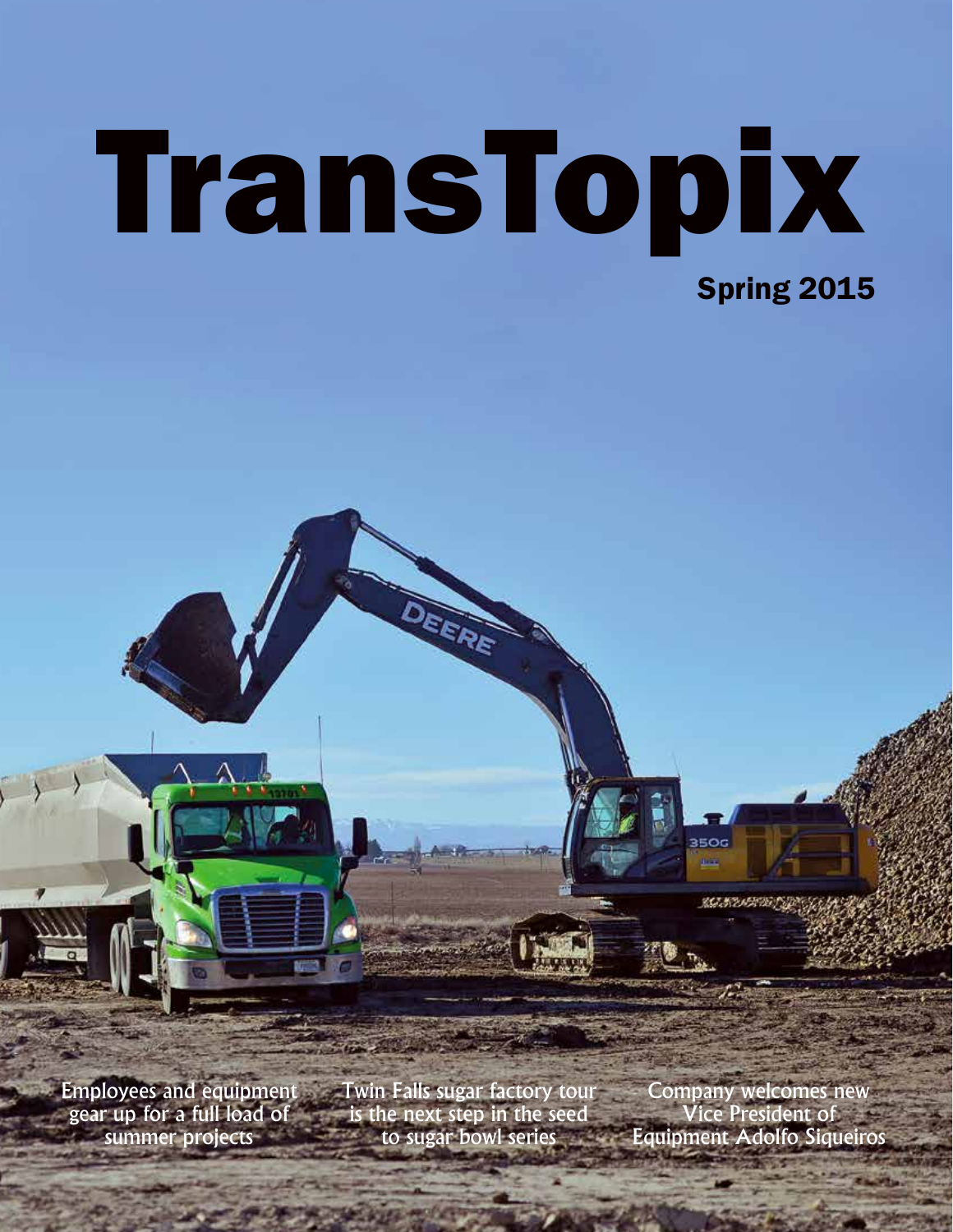# President's Corner **When our employees speak, we listen**

ransystems Cultural Value: My voice will be heard – I seek information, listen to others and share my ideas. T

> How does "My voice will be heard" impact Transystems key result that Transystems will be fully staffed? How can every employee contribute to the key result?

> At the end of each sugar beet campaign Transystems holds meetings for employees. During these meetings employees have the opportunity to sit down with the company's President and Division Managers to discuss ideas, problems and potential solutions.

The end-of-campaign meeting is not the only opportunity for feedback and the exchange of ideas, but the end-of-campaign meeting is <sup>a</sup> formal process for seeking information, listen-



**Scott** 

gives managers time to reflect on the information and ideas shared during the

ing ideas. Holding the meetings

tions have concluded

meetings. The purpose of the meetings is not to solve every problem or implement every positive suggestion on the spot. The meetings are listening sessions. Managers listen to line employees and vice versa. Employees listen to one another.

The meetings are team building events that need open minds and positive attitudes to succeed.

Seeking information, listening to others and sharing ideas build <sup>a</sup> safe, enjoyable and productive place to

#### Cultural Beliefs

**Leader of Safety**: I take action and respectfully address unsafe acts and conditions.

**My Voice Will Be Heard**: I seek information, listen to others and share my ideas.

**Own It:** I choose to stay above the line and always ask, "What else can I do?"

**Innovate**: I explore and share my ideas.

**Unleash Potential:** I am eager to learn. I am eager to teach. I am eager to grow.

work. This is how everyone supports the key result that Transystems will be fully staffed.

I look forward to these meetings. They have made <sup>a</sup> grea<sup>t</sup> contribution to the success of the Transystems family.

> *Scott Lind, President and COO*

# Inside this issue of TransTopix

| Summer work up and running  3-5 |  |
|---------------------------------|--|
|                                 |  |
|                                 |  |
|                                 |  |
|                                 |  |

**ON THE COVER:** In a continual search to provide better service to the customer, the Idaho Division experimented with loading sugar beets with an excavator.

#### **Rion Sanders photo**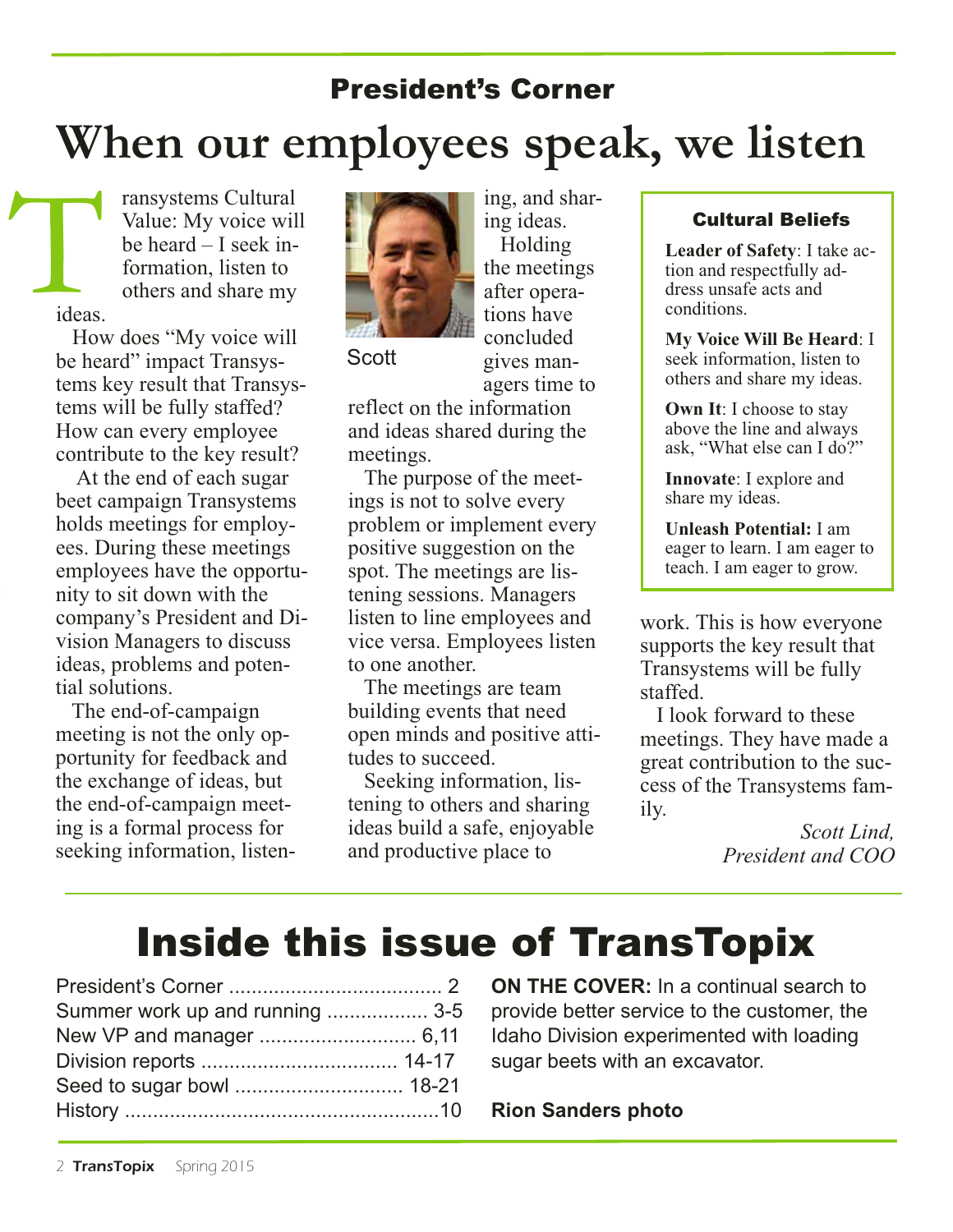# Summer employment opportunities **Summer packed with work opportunities**

Employees and equipment travel far and wide for busy construction season

ot on the heels of successful sugar beet campaigns, Transystems rolls straight into a summer schedule crammed with projects, providing extended employment for the company's drivers, loader operators and supervisors.  $\rm H$ 

> This spring, Transystems had to make the switch from sugar beets to summer construction sooner than usual. Short crops in Minnesota and the Red River Valley saw campaigns ending sooner than expected. In Idaho, some beets were transported by rail, resulting in a shortening of the campaign there.

> That head start on summer may turn out to be an advantage for the company and employees.

> While the bidding season started out slowly, it really picked up in April, Errol Rice, Vice President of Marketing, said. "Overall, the



**Working with a new customer, Transystems' equipment and employees return to familiar territory this summer in North Dakota. Three dozen Transystems employees are working on the Mayo Watford City stockpile. <sup>2014</sup> file photo**

total volume of work, especially with the earlier start ups, should set us up for an even better summer than last year."

This summer, the company is partnering with customers old and new to keep the wheels turning and scores of employees on the payroll.

Errol offered a summary of the projects.

#### **Mayo Watford City Stockpile**

Thirty-eight Transystems employees and three technicians already are hauling and

maintaining equipment on the Watford City stockpile job.

Later in the summer, a few more trucks may be added. Eric Escobedo is overseeing the project, which is based out of Fairview, MT. Employee housing is available in Sidney.

"We expect to have a steady few weeks of hauling before a designed break in the schedule.

During the break, we hope to add more work in the area

See SUMMER WORK, next page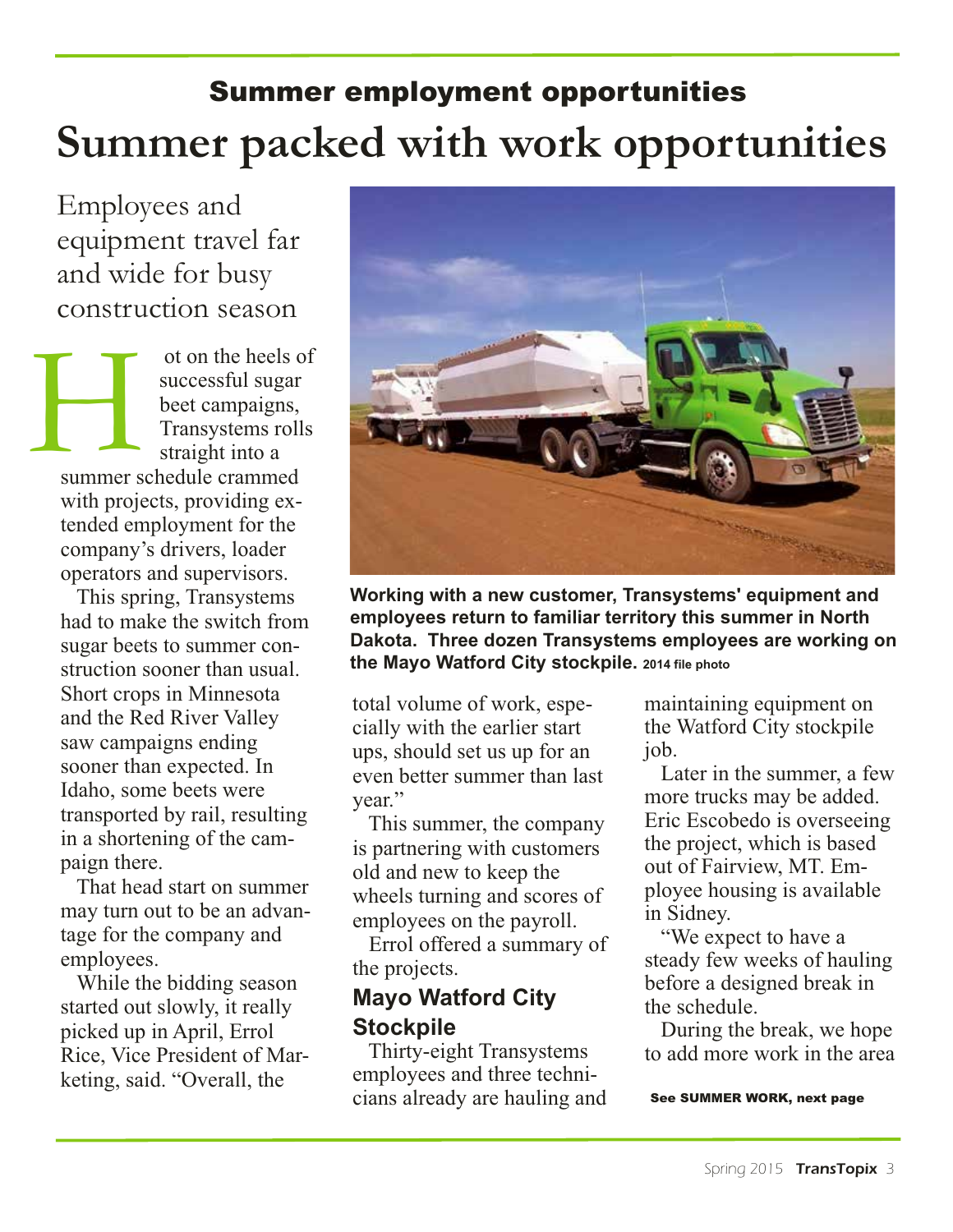### **Summer work**

Continued from Page 3

to keep the drivers busy. We hope to have the project wrapped up in July," Errol said.

The project teams Transystems with Mayo Construction, a company Transystems has bid several jobs with recently.

"We are excited to add another quality contractor to our mix of customers," Errol said.

### **Knife River Idaho Airports**

"We are currently booked on two separate airport projects for Knife River in Idaho, which should keep 10-15 drivers and two technicians going," Errol said. "We got an early start on the Mountain Home project, although funding issues may hold up the schedule for a few weeks." Aaron Litz is Project Manager for Mountain Home.

The second KR project is in Hailey and will begin in late April. Aaron Woolman will oversee this project.

"We have done a lot of work with Knife River in Idaho and look forward to another great year," Errol said.



**Equipment and employees are hard at work on the first of two airport projects near Mountain Home, ID. Aaron Litz photo**

#### **South Heart County Road, McKenzie CR 30, Dickinson, ND, Stockpile**

Working with Knife River North Dakota, Transystems has three projects.

The first is a project that will see 17 Transystems drivers hauling material from near Glendive, MT to a stockpile site near Dickinson, ND.

Two technicians will be working on this project.

The next project is a big haul to stockpile dry paving aggregates on the South Heart County Road project. The haul is a long one, from Fairview to a site north of Dickinson. This project is a big one; about four dozen drivers and three technicians will be needed to staff both shifts on the project. Additional work is expected to be added as the project progresses.

Josh Kayl is overseeing the job and employee housing will be available.

The third Knife River project is the McKenzie CR 30 project. Transystems will haul material from the Sidney area to south of Alexander, ND. About 28 drivers and two technicians will be needed and housing will be available. A Project Manager has not yet been selected for this project.

"We had a very successful project with Knife River North Dakota last year and expect this summer will go even better," Errol noted.

### **McKenzie CR 53 and Pennington County Millings**

Transystems returns to the Dakotas to work again with Border States on a pair of

See SUMMER WORK, next page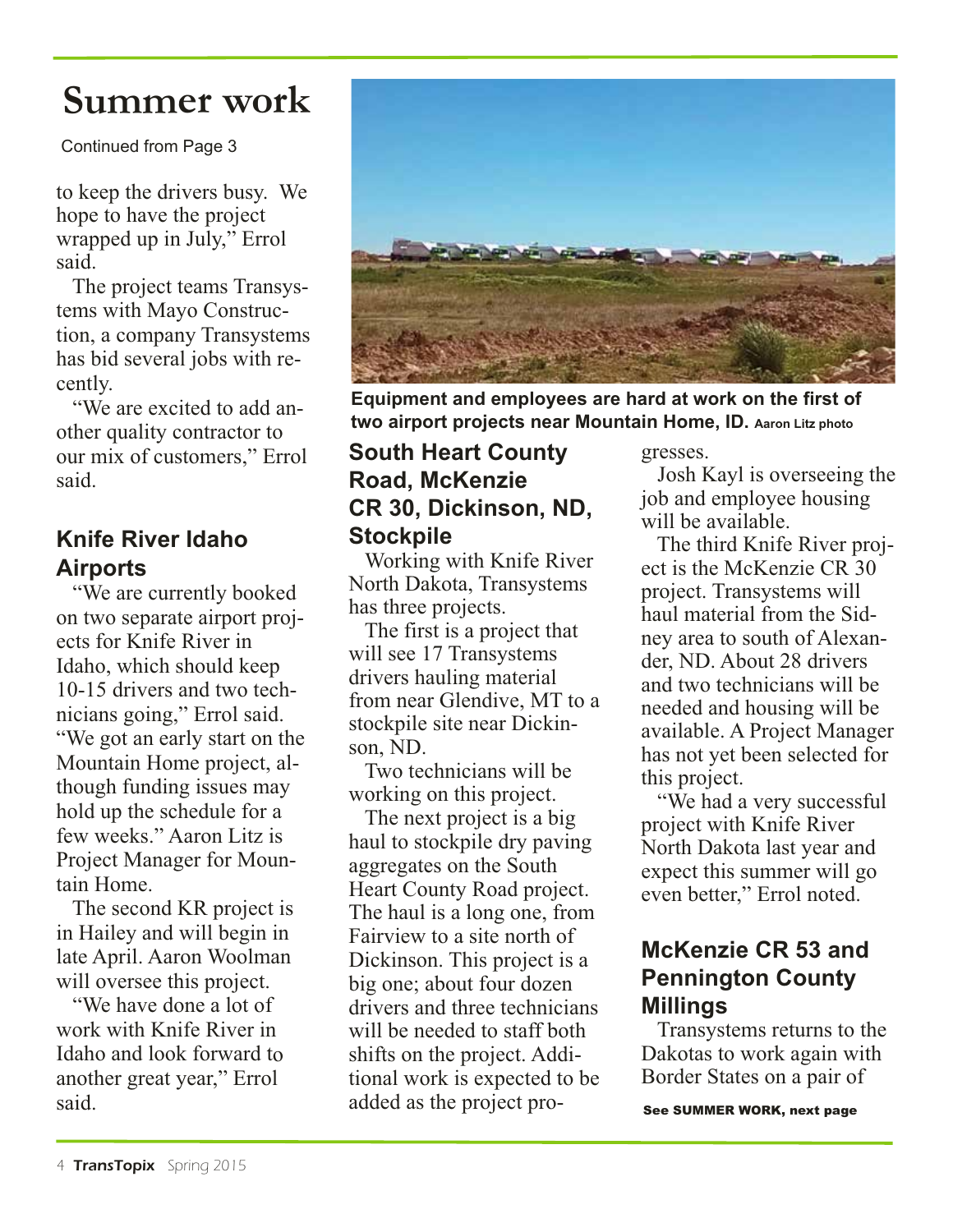### **Summer work**

projects.

"Border States continues to be a strong partner for us in the North and South Dakota markets," Errol said.

In North Dakota, the McKenzie project is very near the site of last year's project with the company. Work should start early, with additional opportunities expected as the summer goes on.

Rick Larson is Project Manager. Initially, about 40 employees, including two technicians, are needed, but the next series of work could create additional demand for drivers.

In South Dakota, Transystems will be hauling millings from the grade and a stockpile to Murdo. It's familiar territory.

"We have actually worked out of the same pits and destinations as this project," Errol noted.

About 30 drivers will be needed to drive doubleshifted singles.

Nick Leach is Project Manager.

#### **Fryburg and more**

Transystems is partnering with a new customer, Nelcon of Kalispell, MT, on this project.

"We are excited to add a

### Continued from Page 4 **The spuds are on a roll**



**In early April, Transystems Idaho Division hauled the first load of potatoes for new customer, Simplot. The company team, led by Kirk Ellingford, started out on the right foot. Simplot's Approved Director Fleet Operations Bill Moad wrote, "Your operations folks arrived this morning and have been asking my dispatchers great questions, very thorough, wanted to know the little details that make the difference in a quality carrier ... I'm sure this is just the start of a good relationship between our companies." Jason Strunk photo**

partner with a lot of Montana experience," Errol said.

About 30 employees, in-

cluding two technicians, will be needed to haul around Glendive, stockpiling material in support of paving work in North Dakota.

"Technically this is a North Dakota DOT job, but by working only in Montana we are able to take advantage of higher gross vehicle weights," Errol said.

Transystems again is team-

ing up with Kane Transport in both Marshall, MN and Fargo, ND, on projects that will start in May and June. Scott Pederson is the Project Manager.

"There will be steadier volume out of Fargo with the recent capital improvements to the load and unload facility," Errol said.

"We are looking to selectively add another job, but from here on out our focus will be on adding work for 2016."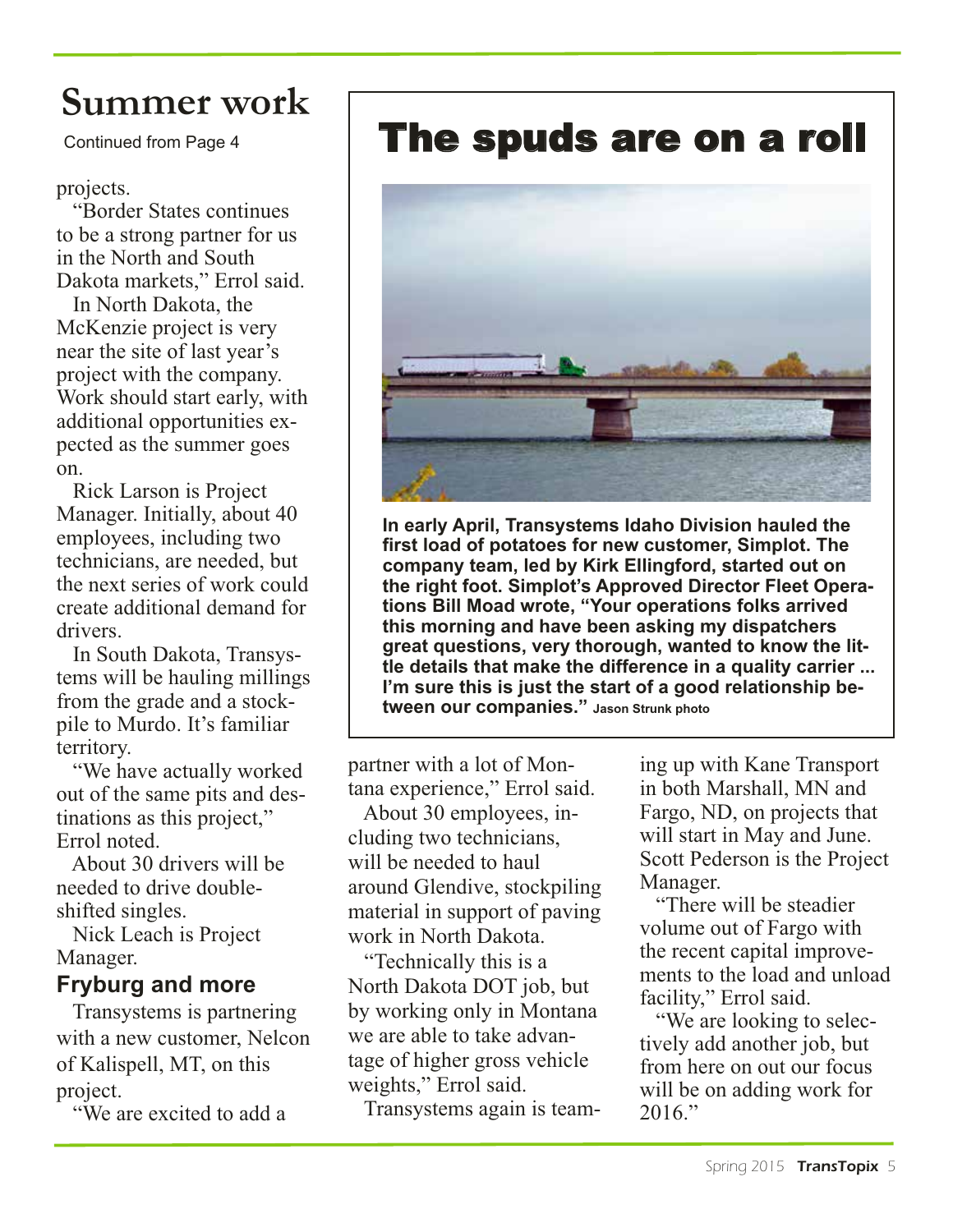### **Transystems welcomes new vice president**

ransystems welcomed a new Vice President of Equipment this spring with the arrival of Adolfo Siqueiros. Adolfo left sunny California behind to oversee Transystems' equipment fleet and manufacturing operation. T

Clearly, it wasn't the wintry weather that attracted him to Transystems' Service Center in Great Falls.

"First and foremost, it was the great people of Transystems that drew me to the job," Adolfo said. "I also considered how I could add value to the company in my role as VP of Equipment."

"Always keeping safety paramount, I hope to improve upon Transystems' existing processes, systems and methodologies through the process of standardization," he added.

Adolfo is eager to take on the challenges and opportunities Transystems offers.

"I truly believe the people of Transystems are eager to



Adolfo

*"I truly believe the people of Transystems are eager to see improvements and will welcome changes that create value. Team members' positive attitudes will certainly simplify the buy-in process."*

**Adolfo Siqueiros, Vice President Equipment and Manufacturing**

team members' positive attitudes will certainly simplify the 'buyin' process."

The California native is no stranger to the trucking industry. After graduating from California State University Long Beach, with a Bachelor of Science in Business Administration with a specialization in Management, Adolfo began his career in fleet management with Coca-Cola. He stuck with Coca-Cola for a quarter century before retiring. Retirement did not suit him, so Adolfo rejoined the trucking industry as corporate fleet manager for National Construction Rentals, a large construction service company. Later UPS came calling, and Adolfo

joined that company as a fleet manager based in Southern California.

He was recruited by CR England to serve as director of maintenance. Before joining Transystems, he was director of fleet assets at Air Liquide out of Houston, Texas.

While he is no stranger to trucking, Adolfo is new to the geographical area Transystems calls home.

"This region is new to me," he said. "Before visiting Great Falls during the interview process, I had only spent a couple of weeks touring the region during an extended business trip several years ago."

Montana's wide open spaces will offer Adolfo plenty of opportunity to enjoy one of his favorite hobbies, long-distance cycling. He said that he also enjoys home improvement projects, classic car restoration, gardening, boating and entertaining. His love of travel was nurtured early. When he was in his teens, his family spent six years living abroad in Mexico, Spain and Portugal.

"I enjoyed that opportunity to experience my ethnic roots," he said. As a young adult, he settled in Long Beach "which my wife Carrie and I considered home until now," he added.

Adolfo has one daughter, Suhai, and four sons, Adolfo Jr., David, Christian and Patrick.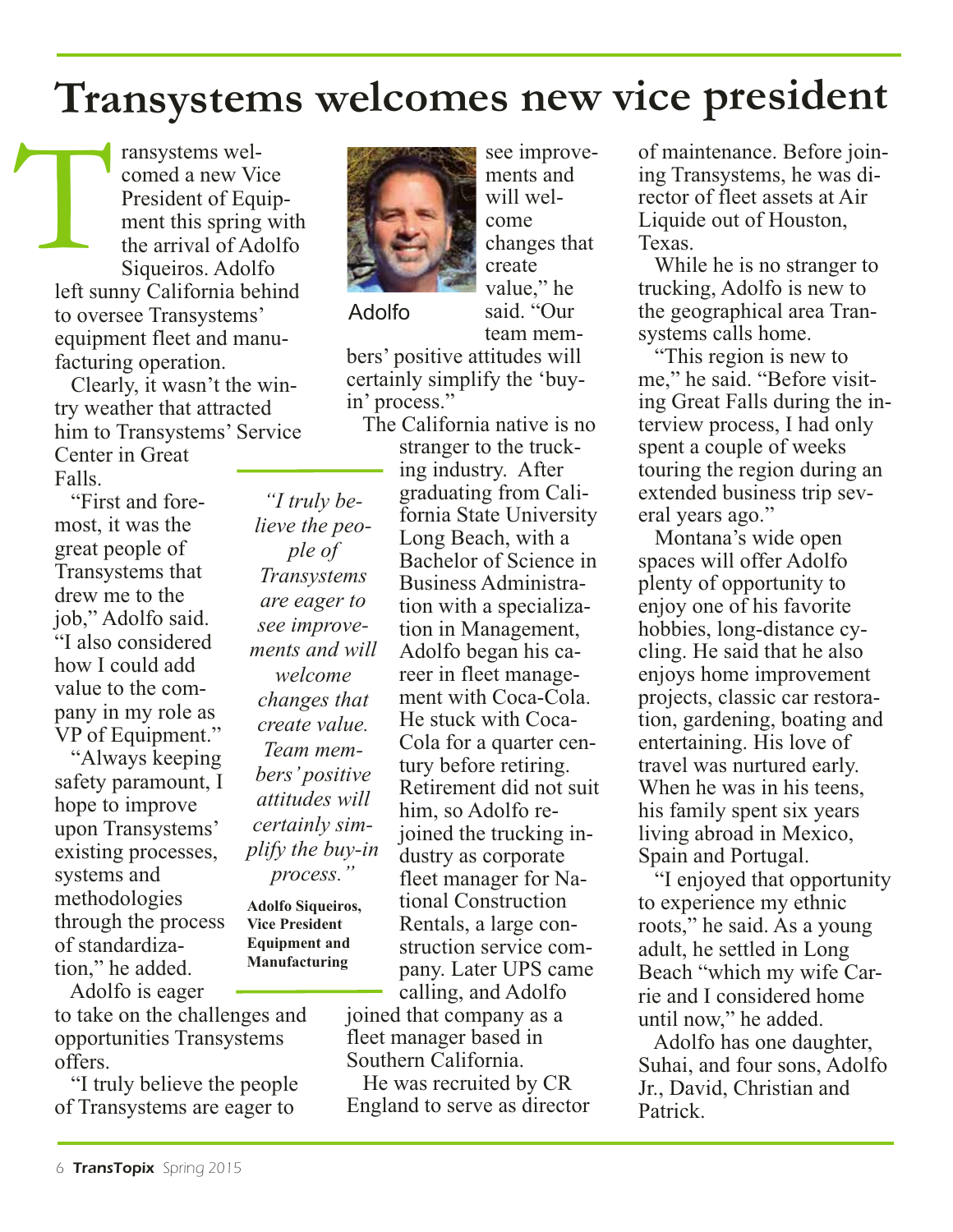### Innovation

# **Manufacturing never stops innovating**

he innovation never ceases at Transystems' manufacturing facility in Twin Falls. Derek Torix's small but clever crew keeps cranking out one improvement after the next. T

Last winter, Vice President of Safety Rich Carl and Division Safety Manager Ryan Fiala asked the Manufacturing Project to come up with



a better design for ladders on wheelloaders. The goal was to improve the safety of the loader oper-

#### Derek

ators as they enter and exit the machine. The factory-installed stairs are cumbersome and difficult to climb, especially in icy conditions.

It didn't take the manufacturing team long to solve the problem.

"We went over a couple of ideas and developed a vague general plan," Derek said. "Then we went to work and pretty much designed it on the fly. Manufacturing Design Coordinator Jordan Kisler helped, drawing certain parts as the concept de-



**Derek Torix and his crew in Twin Falls created a stairway that makes entering and exiting a loader safer.**

veloped.

"After getting the first prototype, we made several tweaks along the way to ensure the model would work correctly," Derek said. "We put those steps on and off the loader so many times, we could probably do it in our sleep now," he added.

One of the biggest challenges the innovators faced was getting their hands on a loader. The beet campaign was in full swing when the request came in.

"We got the main concept done in about a month, but with the loaders still running in beets, we had limited access to the equipment," Derek said.

"Once we got the loader into the shop, it only took a few days to create the wider upper deck. We also added additional safety railing."

The new stairs are not as steep and the wider upper deck provides plenty of room to maneuver.

The end result: Life is easier and safer for Transystems' loader operators.

#### **Combilift makes moving easy**

When they aren't fabricating solutions to problems, the men and women of manufacturing are keeping a sharp eye out for equipment that will make their jobs safer and more efficient. The new Combilift is one such piece of equipment.

"The Combi is basically a forklift, with improve-See INNOVATION next page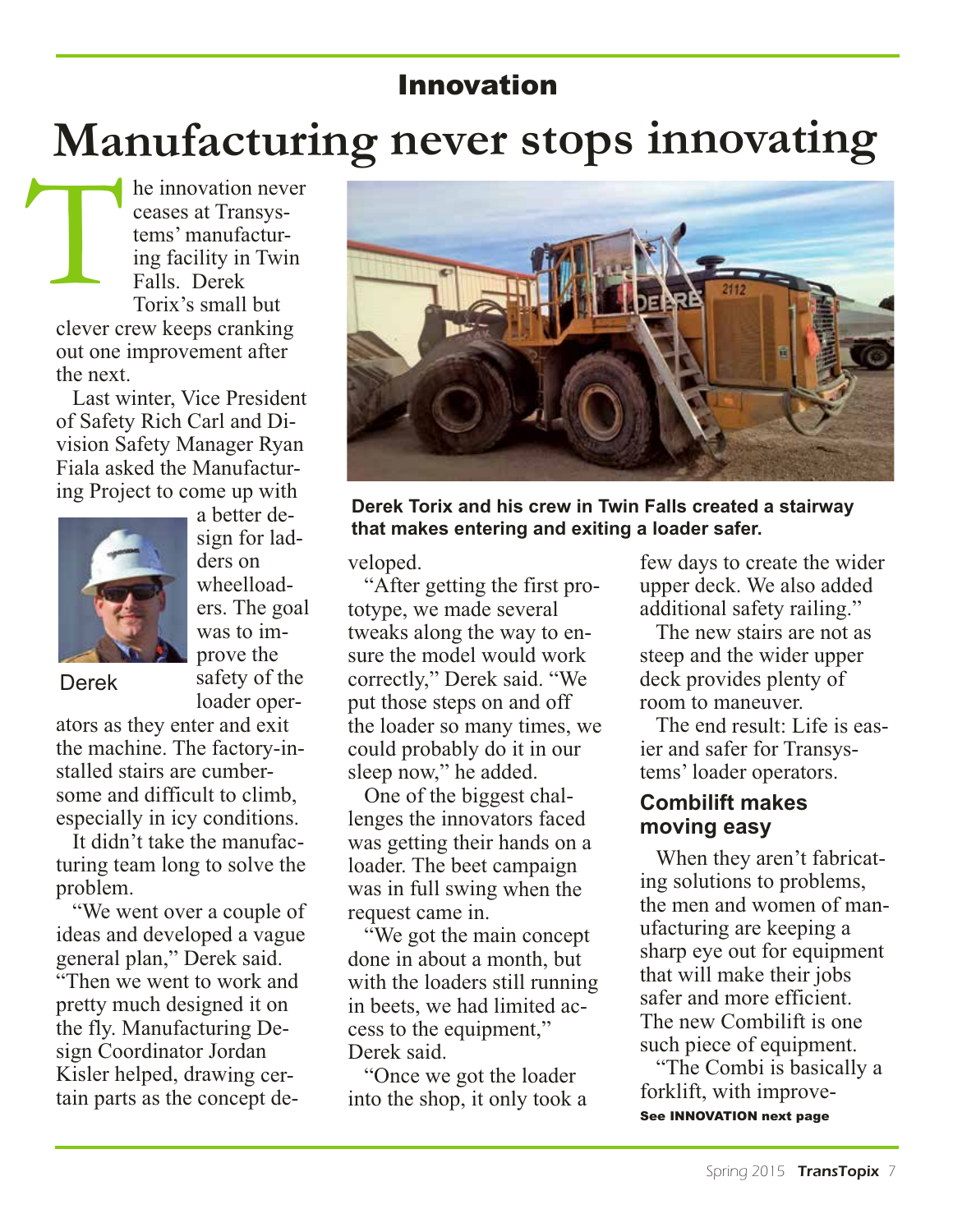### **Innovation**

Continued from Page 7

ments," Derek said.

"This gives us the advantage of carrying long pieces into tight spaces," Derek explained. "For example, it is very useful when carrying 40 foot beams through 12 foot wide doors. Also we had a special spreader bar with longer forks on it made so that we can use the Combi to lift a trailer off of the jig and move it to the next bay and set it on saw horses while we install the hoppers and suspensions." That was a huge improvement over the way trailers used to be moved in the shop.

"In the past, we had a device that we built that would lift the trailer up and allow us to slide a piece under it like a big table on wheels. Then we could push the trailer to the next bay," Derek said.

That process took about an hour, using all available workers in the shop, totaling five to seven man hours in all. With the Combi, three people can move a trailer in about 15 minutes.

### **It all starts on the drawing board**

Manufacturing recently



**The manufacturing division's new Combilift simplifies moving long pieces of material in tight spaces. A special spreader bar with longer forks allows the Combi to lift a trailer and move it from bay to bay. Rion Sanders photo**

upgraded its computer drafting program toSolidworks®.

 "We are just starting to scratch the surface on this stuff," Derek said. "Jordan Kisler, the drawing guy, is going to classes to learn all that Solidworks®can do for us. This will make the program very valuable."

The new program makes changing the drawings faster than the previous program and improves and increases the number of tests that can be run on the trailers, too.

One is a stress test. "We can figure so many pounds per square inch on the gates and that they open

so many times in a day, week, month, or campaign and it will show us where the weak places are and approximately how long until it starts to crack and where it will crack," Derek explained.

"This helps us to decide what materials to use as well as thicknesses. We actually checked this out and were surprised how it worked. After running the test on the gates, we saw on the computer that they were cracking in the exact places that we have fixed in the past," he added.

"We are still learning all the program can do," he added.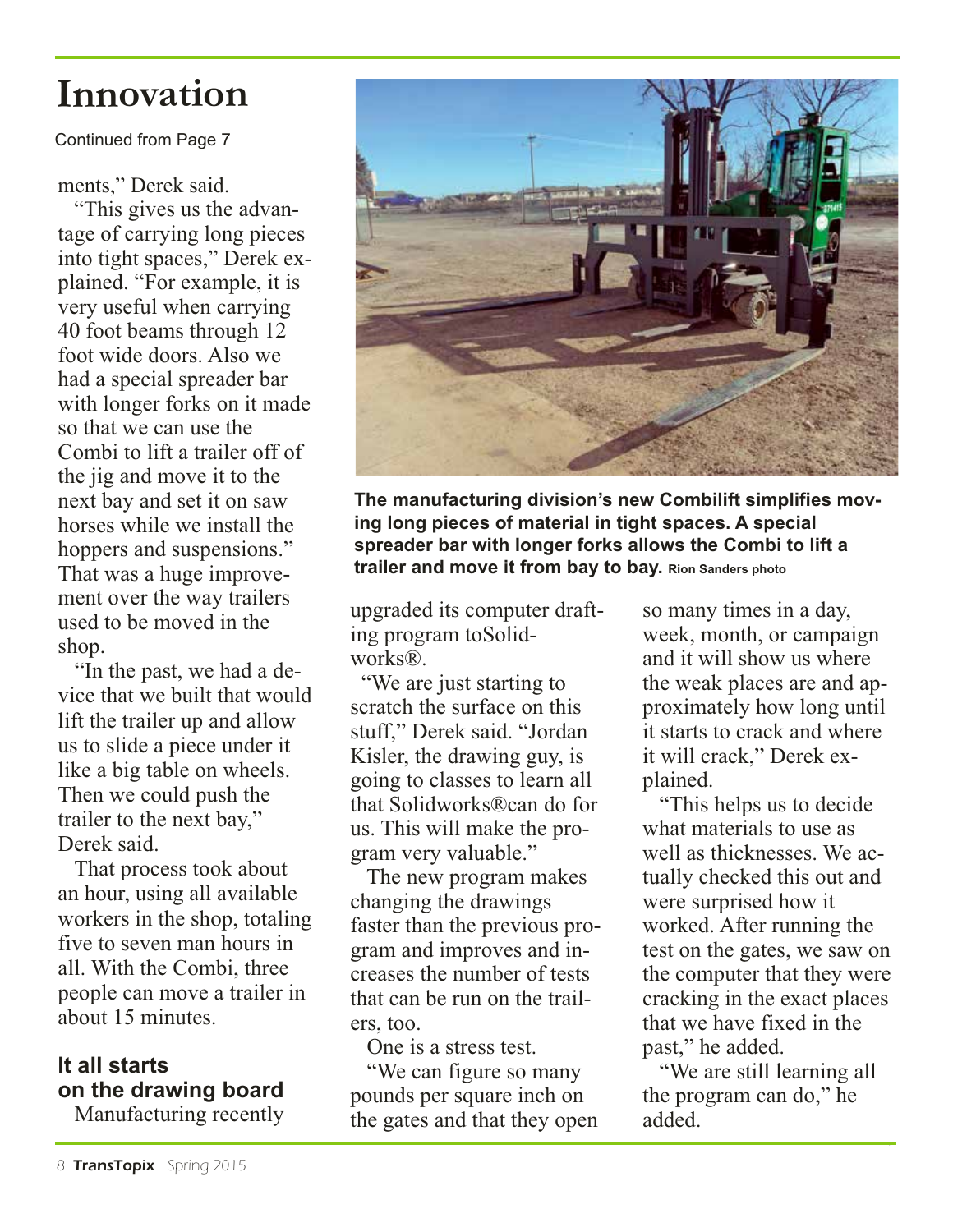# **Actions match beliefs for office staff**  Administrative Report

Administrative staff works together to find solutions to many problems

y voice will be heard: I seek information, listen to others, and share my ideas. Transystems administrative staff members believe their voices will be heard and their actions support this belief. M

We use our individual strengths and knowledge to come to solutions as a team.

Here is what "my voice will be heard" looks like to me.

Before the sugar beet campaign started, Tracy Magnus, Hillsboro Project Clerk, conducted training for all new and returning Red River Valley project clerks on entries into Transystems' Information and Production System (TIPS).

Tracy continually asks questions to find the right and most efficient way to work. Her suggestions have changed division and company procedures from iCer-



Kari

porting to the hiring process. **Stacy** Radovich, Great Falls Personnel

tainty re-

Administration Coordina-

tor, is always looking for ways to streamline the hiring process and make it easier to learn and execute for the project and division locations.

This year Stacy spent many hours redoing the new and rehire employee hire packets so they are clear on what needs to be done to hire or rehire an employee.

Stacy then put together a reference manual and conducted online training for all administrative staff on the new hire packets. Stacy is always thinking of new ways to help the project locations with hiring paperwork.

Danielle Clark, Twin Falls Project Clerk, shared her project's process on how to incorporate hiring paperwork with the interview.

Joel Garrison, the Twin

Falls Project Manager, or Danielle set up the interview appointment with the applicant. Joel conducts the interview and qualifies candidates.

Qualified candidates then work with Danielle to complete the pre-hire portions of the hiring packet.

Danielle works with the employee candidate to complete paperwork and gather any necessary copies. This frees Joel to conduct another interview.

This process makes interviewing and hiring less chaotic and better organized, allowing the project manager to focus on interviews. Danielle's process now is used throughout the company.

These are just a few examples. I thank all of the administrative staff for being a part of the Transystems team.

I recognize all of the administrative staff for the solutions you have been part of by believing "My Voice Will be Heard."

> *Kari Franks, Senior Administration Manager*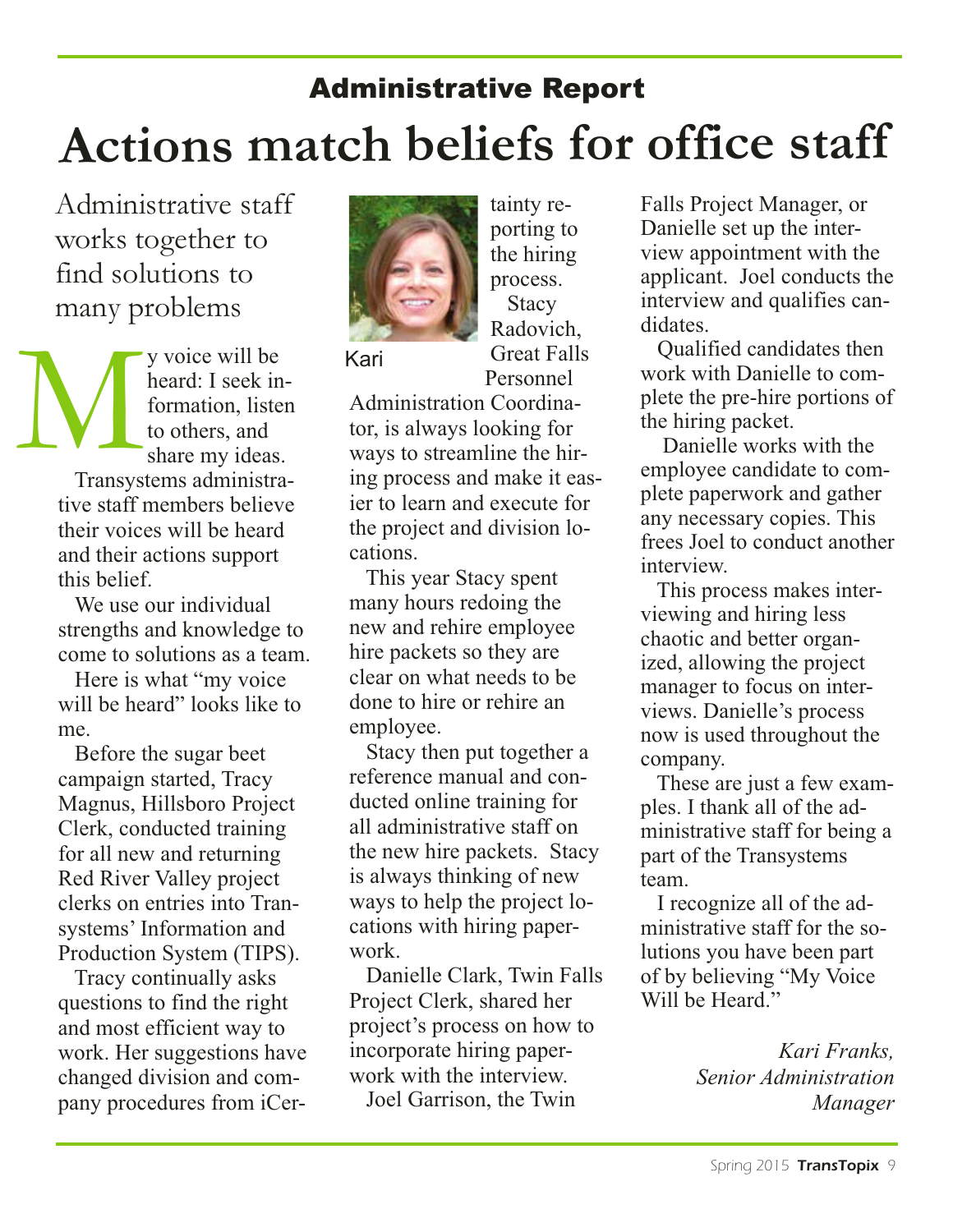### **History**

# **Off-hour delivery pays off in early days**

ne of the constraints on efficiency during Transystems' early days was the inability to deliver to customers around the clock. O

> Many establishments were open only during limited hours. For example, many filling stations were open only from 7 a.m. until about 6 p.m. Some country grain elevators that also sold fuel were open for only a few hours per day during the non-harvest season.

Restricted hours for deliveries meant that Transystems and other carriers needed more equipment to make all deliveries during a short window of time.

Transystems addressed the issue by offering discounts to customers that would ac-

#### Editor's note:

This is another in a series of articles about the history of **Transystems** 

cept deliveries outside standard business hours.

Initially consignees (the businesses receiving fuel or other goods) worried about keeping staff on hand to provide access to storage tanks and observe the volume of fuel delivered.

Transystems and other carriers addressed these concerns with simple, low-tech solutions. Transystems would deliver fuel during the night with no consignee on hand. Transystems' drivers had keys to the consignees' tanks. Consignees could measure the amount of fuel

before and after delivery to verify the quantities delivered.

Following a few years of reluctance by consignees the practice of off-hours delivery took hold. Transystems applied the practice to all sorts of goods. In one instance a customer in San Francisco did not wish to take deliveries of meat from Alberta outside regular business hours on weekdays. When Transystems offered a discounted freight rate the customer arranged to have an employee on hand to receive deliveries on 24-hours' notice.

Delivery of sugar beets is an excellent example of efficient delivery while measuring only a small fraction of the loads.

### **Standardizing equipment an early innovation**

or many years, Rice Truck Lines, one of Transystems' predecessor companies, operated Mack<sup>®</sup> trucks and tractors. Indeed, the company was a Mack® dealer. F

> The company bought one or two tractors at a time. (Transystems preferred tractors to trucks. A tractor is a power unit that pulls one or

more trailers. A truck is a power unit that is fitted with a box, bin or tank for hauling cargo. A truck also may pull a trailer. Transystems prefers tractors because when the power unit is out of service, the cargo carrying equipment remains available.)

During the late-1960s, the company decided to step out and make a "large" purchase of power units. The big purchase was twelve Diamond Reo® power units, 11 tractors and one truck.

The tractors pulled tank trailers for the company's fuel hauling business. The truck was fitted with a tank and pulled a trailer. The truck and trailer made "city" See EQUIPMENT, next page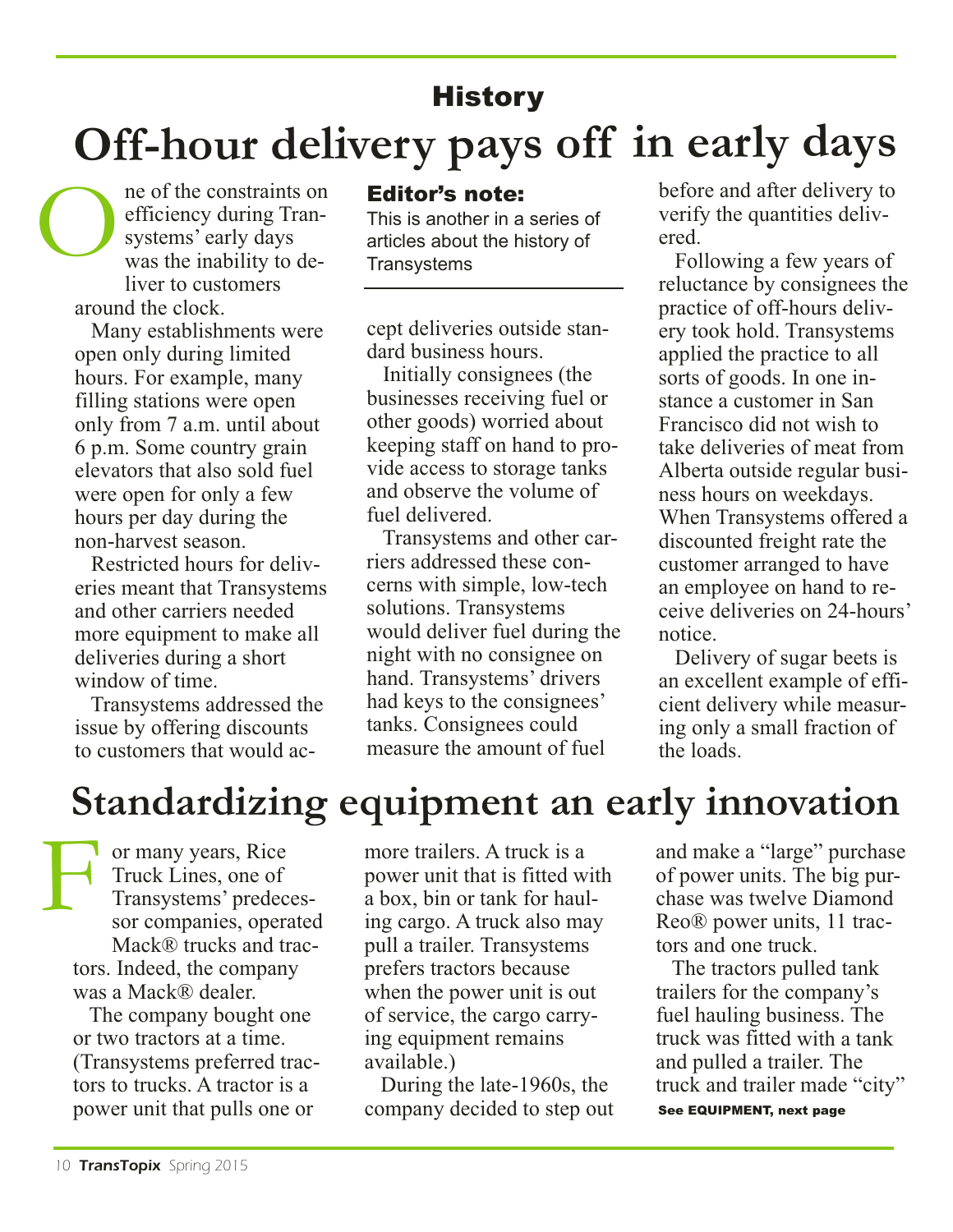### **New retention, recruitment manager on board**

ransystems employees and potential employees will be seeing a lot of the company's newest hire. Josh Rector signed on only a few weeks ago, but he already has jumped into the field. As part of Josh's job interview, he spent time meeting Transystems employees and managers in Idaho and the Red River Valley. T

"I look forward to meeting more Transystems people, visiting our operations and seeing the communities we live and work in," Josh said. Josh's role is to assist Division and Project Managers in achieving Transystems Key Result: to be fully staffed. "As Scott Lind would say, I was hired to make some noise in the job marketplace," Josh said. "Working



with the team, it is my job to create and execute separate and unique marketing cam-

**Josh**

paigns to meet

staffing goals in each location."

He has set a lofty goal in his new position.

"My goals are the company's staffing goals," Josh said. "One day, I hope that other companies that are struggling with staffing will call us and say, 'What are you people at Transystems doing to keep your company staffed so well?' I want Transystems to be a leader in the industry by using a blend of traditional and new media to attract the right people. I have no doubt we will be in-

# **Equipment**

deliveries of fuel to filling stations where access was limited. The truck and trailer took less space than the combination of a tractor and trailers. Continued from Page 10

The operation of a number of identical power units made Transystems more efficient. Drivers and technicians liked standardization

of equipment.

Dispatchers liked knowing that every tractor weighed the same when calculating carrying capacity. (That information did not make much difference to Jack Ritter, who was featured in *TransTopix* a few years ago. Jack knew the weight and cargo capacity of every piece of equipment operated by Transystems.)

novators because the culture of Transystems is one of continual improvement."

A Glasgow, MT native, Josh attended the University of Montana, Missoula. He then went to work for Food Services of America in Havre for several years before coming to Great Falls to work as a market consultant for KRTV, CBS.

Family-focused, hardworking and fun-loving, Josh's values and roots are clearly in Montana, with family members scattered throughout the state.

His summers are usually full with camping and fishing, but this summer will be different. He and his fiancée, Gabby Hopkins, are planning a July wedding in Great Falls.

Welcome, Josh.

The Diamond Reo® power units provided reliable service for many years and Transystems continues the practice of standardizing equipment in similar operations.

The company also continues to purchase equipment in larger numbers. But today, the cost of one new power unit is about the cost of all 12 of the original Diamond Reo® units.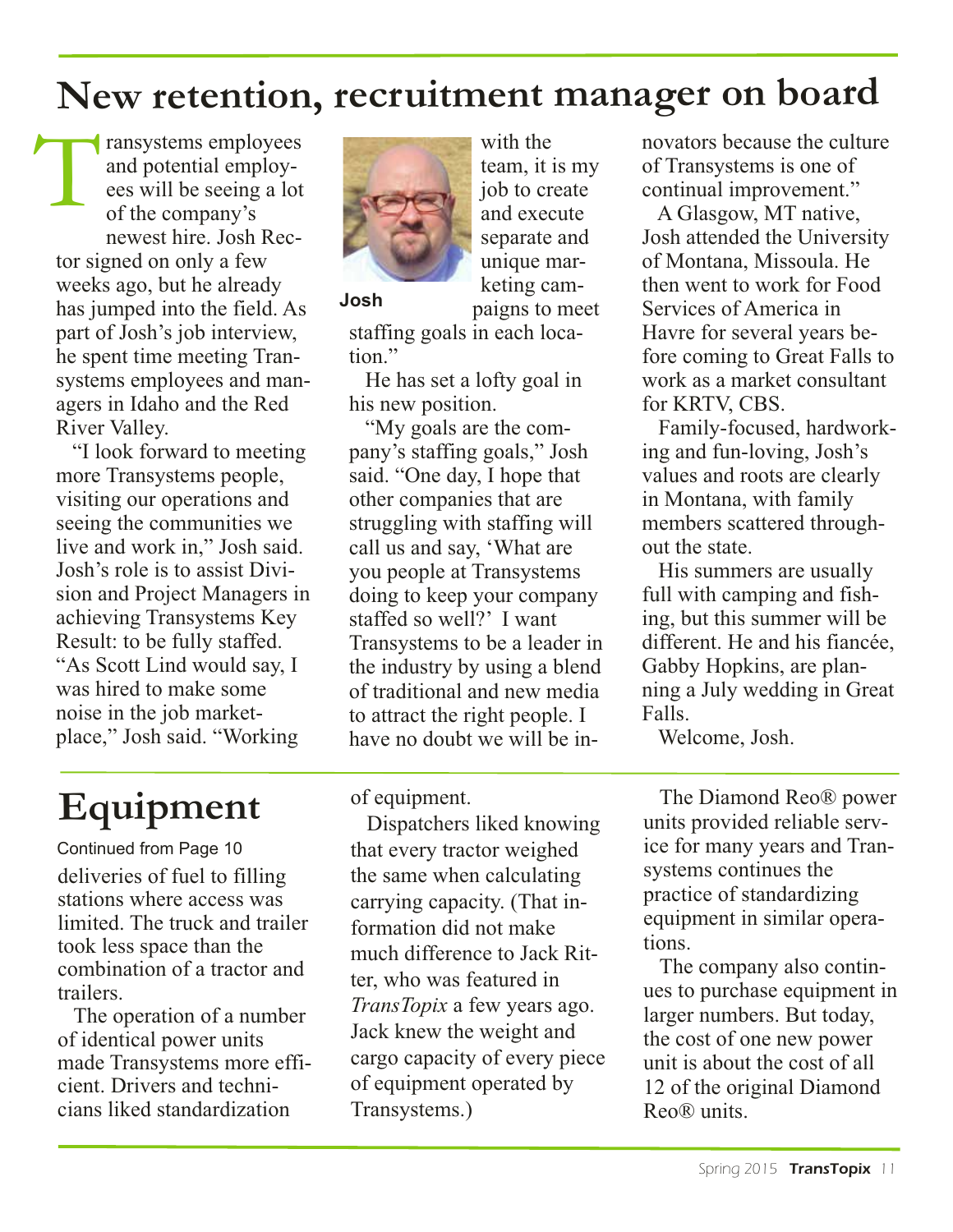# **There's more than one way to ge<sup>t</sup> paid**

ayday just got simpler for Transystems' employees. There are now three ways to bring home the bacon: traditional paper paycheck, direct deposit or a pay card. P

Every other Friday, Transystems employees are paid for work performed the previous two weeks. Service Center employees alternate paydays, handling checks and deposits for the Red River Valley and Minnesota Divisions one week and those for the remaining divisions the next.

Some government funded summer construction projects may require that employees are paid every week.

About 75 percent of the company's employees opt for direct deposit, an option Transystems has offered for a dozen years.

"Direct deposit is an electronic deposit directly into the employee's bank account," Vice President of Finance Ann Powers explained.

It's easy to get onboard with direct deposit. Employees simply complete an authorization form, which includes basic personal information and the employee's financial institution information. With direct deposit, employees are able to have their pay deposited into more than one bank account such as checking and savings.

An employee can include a

voided check with the authorization form, or the employee can contact the financial institution for assistance in completing the form.

Completed forms are given to Project Managers, who scan and electronically route the form, using a secure website, to the payroll department at the Great Falls Service Center. The original form is shredded.

The payroll department enters the employee's direct deposit information into payroll software. As a further verification, the banking information is transmitted through the federal banking system to confirm the information provided is valid, Ann added.

This process takes 10 to 14 days. After that, all future wage payments to the employee are made directly into the employee's account.

"The advantage to direct deposit is the money is already in the employee's account on the morning of payday and the money can be accessed immediately," Ann said. "Another advantage to direct deposit is employees never have to worry about a missing paycheck or sending the check home to get deposited – especially those employees working on summer construction projects."

### Put it on a card

Although Transystems has always had a pay card option, it was not widely used. That's about to change.

"We recently enrolled in the WEX rapid! PayCard plan," Ann said. "With the plan, an employee is issued a card, which looks just like a debit card that can be used at any ATM to withdraw funds or used at a merchant for purchases just like a debit card."

A pay card benefits employees who do not have a traditional checking account.

"Most employees who don't have a checking account and receive a paper check are then forced to find a place to cash the check," Ann said. Checking cashing fees often apply, and the employee typically carries large amounts of cash.

Others who may benefit are employees from a foreign country working temporarily in the United States or employees who already use a pay card from a retailer that has large monthly fees and load fees. The pay card is a prepaid card and requires only an identity check, not a credit check; so most people qualify.

"The card allows the employee to collect and spend his pay without any hassle," Ann added.

Employees interested in learning more about the pay card option should contact their Project Managers.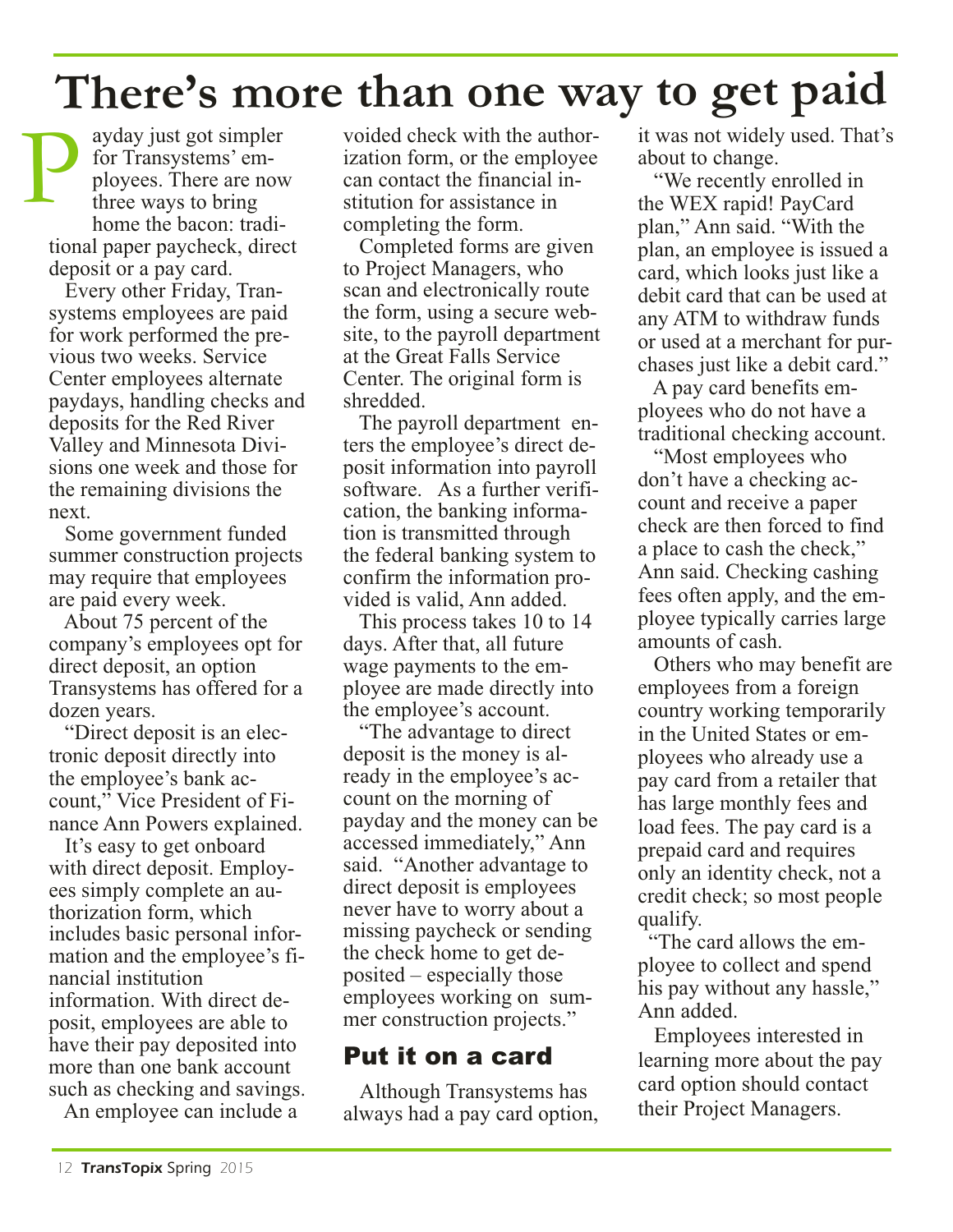### **Safety**

# **To be heard, you must speak up**

eing heard assumes speaking up. Transystems'safety process includes at least two excellent ways to speak up: the safety audit and the safety committee. B

The safety audit process seeks employees' observations about unsafe conditions and acts.

The line employee communicates observations by completing a safety audit report.

Immediate reporting is essential to success of the safety audit process. Immediacy is important because prompt reporting means that the manager can address a safety issue quickly.

A tardy audit report may not be helpful. For example, a day old report of an icy intersection may not be relevant to current operating conditions.

The safety audit is a great example of: "My voice will be heard."

Another example is participation is a safety committee. Every Transystems site has a safety committee.

An effective safety committee anticipates safety risks and recommends appropriate responses.



 **Each year more than 2,000 people are treated in U.S. hospitals for burns resulting from electrical arc flashes. A significant number of these injuries occur while switching common circuit breakers.**

**Here are a few tips on how to reduce the risk of injury from an arc flash from a faulty breaker.**

**Stand at arm's length from the breaker. Turn your face away from the breaker before moving the breaker switch. Anyone not switching the breaker should stay at least 10 feet from the breaker and face away from it.**

Participation on a safety committee is a great way to make one's voice heard.

Not every recommendation about how to improve safety needs to go through a safety audit or safety committee. At Transystems everybody should be committed to looking for and correcting unsafe conditions and acts.

"My voice will be heard"

does not apply only to communications to managers.

The voices of Transystems people also should be heard as reminders to fellow employees to follow safe procedures such as using the three-point hold.

> *Rich Carl, Vice President of Safety*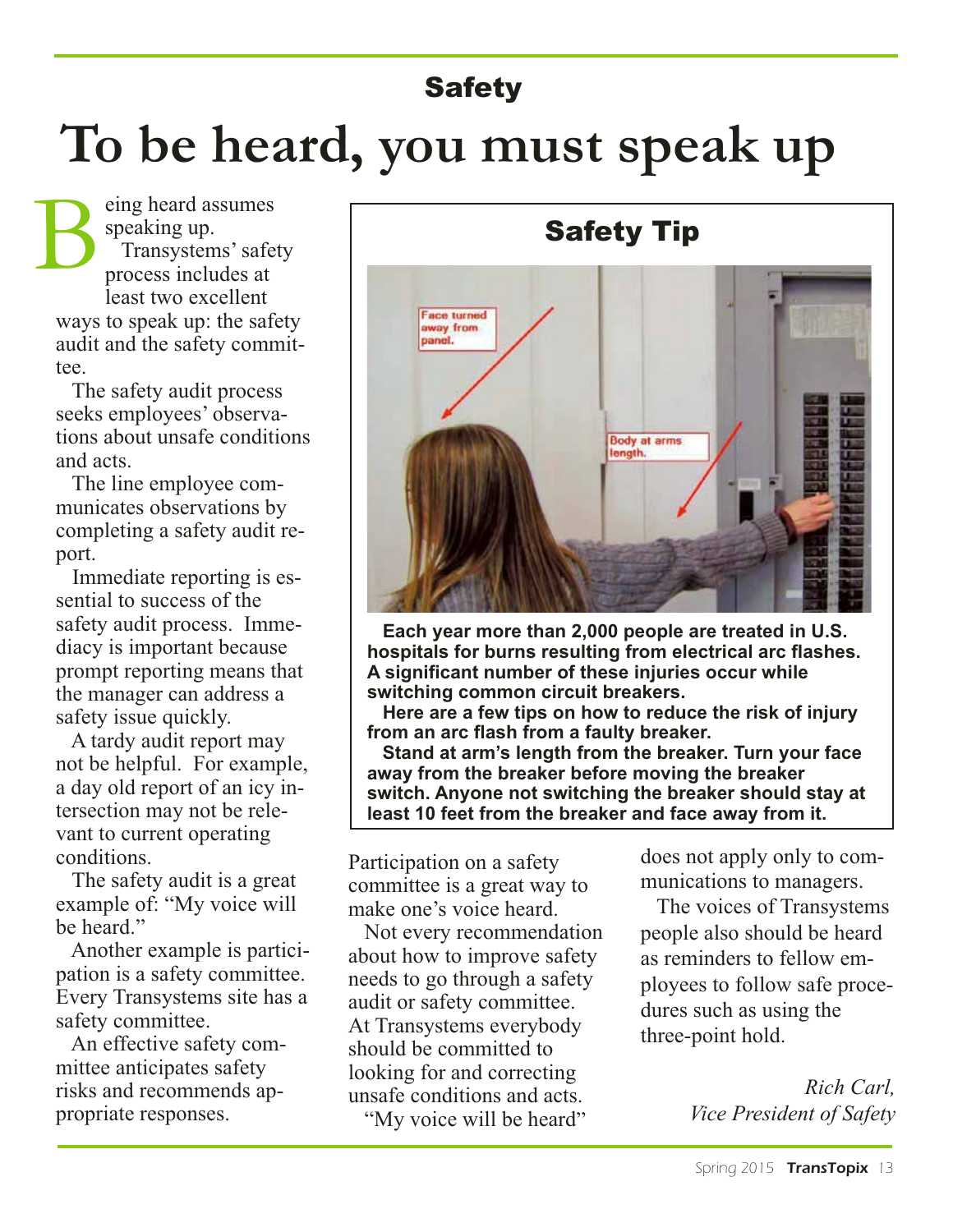### Division Reports

# **Rocky Mountain Division does what it takes**

Hauling beets, selling equipment all part of our season's work

hings run <sup>a</sup> little differently in the Rocky Mountain Division. While other divisions were still hauling beets and managing piles, we wrapped up Worland's 47th campaign and turned our attention to other company matters. hings run a little dit-<br>ferently in the Rocky<br>Mountain Division.<br>National priori

On the top of that list were several dozen tractors that we needed to sell. Dan Brennan supplied <sup>a</sup> contact list and we went to work. It did<sup>n</sup>'t take long to dispose of all the tractors, some from Sidney, one from Minnesota and the majority from Idaho.

Buyers from as far away as Texas jumped at the chance to purchase Transystems' well-maintained used equipment. We started selling in mid-February and finished in early March.

What was especially rewarding was the fact there was no dead time for the trucks. We sold them when we were still hauling beets with them. We got paid before we were finished using them. It was <sup>a</sup> pleasure.



Also on our division's unique task list is <sup>a</sup> pilot project working with Pacific Steel & Recy-

cling. We are working out the details on what could prove to be <sup>a</sup> big job hauling loads from all over Montana and Idaho to Billings and Boise.

Those unusual assignments never stop us from helping out other divisions as needed. Worland employees headed out to Sidney and Idaho to help wrap up those beet campaigns. Now our drivers are gearing up for summer construction work.

We will be dispersed among all the summer jobs and everyone is looking forward to <sup>a</sup> good, long season.

After <sup>a</sup> non-eventful, safe campaign in Worland, our employees held off celebrating until March when the drivers who worked at other projects would be back in town.

Everybody showed up for the banquet held at <sup>a</sup> steak house in Worland. Retiring loader operator Ron Weir took home the grand prize, <sup>a</sup> 40-inch flat screen television. It's <sup>a</sup> suitable exit for Ron. He's leaving some big shoes to fill.

The Worland drivers were saluted for achieving <sup>a</sup> 2/10 percent increase in miles per gallon. Mike Hughley and Craig Tinlin were in luck when their names were drawn for \$500 prizes based on the mpg goal.

We are lucky we have <sup>a</sup> corps of drivers we consistently can count on to go where we need them, when we need them.

I commend Skyler Crump, <sup>a</sup> young technician based in Sidney, for his work during the campaign. He dove into the project and has really proved to be an asset.

Worland is gradually improving its fleet. We added <sup>a</sup> new tractor from the Idaho Division this year. And we look forward to <sup>a</sup> good year for staff retention.

We are steady in Worland. With 80 percent of our drivers out on summer work, we anticipate the return next campaign of our steady, dependable employees.

> *Steve Torix, Manager Rocky Mountain Division*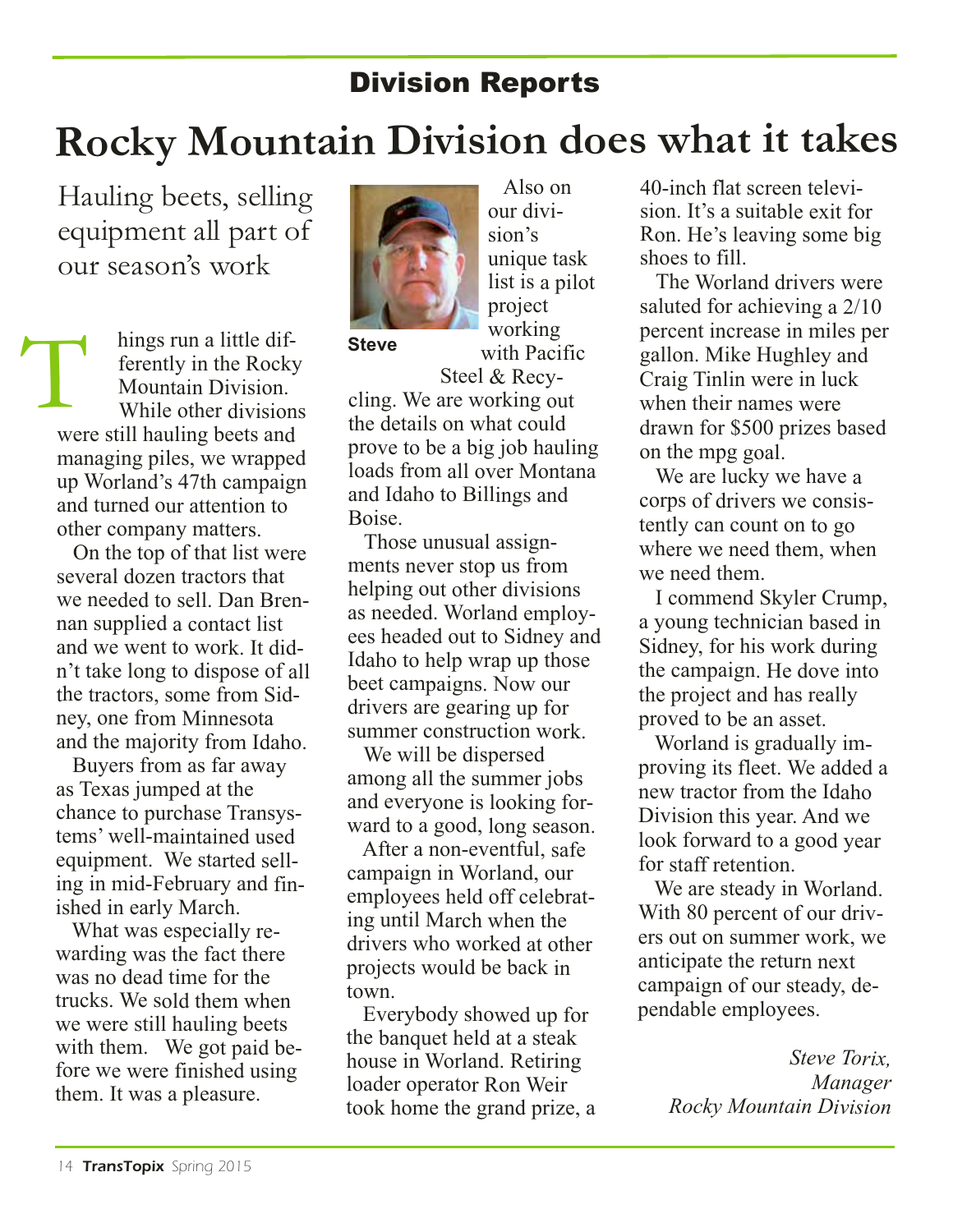# Division Reports **Spring is <sup>a</sup> time to refocus, switch gears**

e're switching gears in Minnesota, taking time to listen to our employees and to refocus. During the campaign it is all about production. It's go, go, go. After the campaign wraps up, we take time to W

look toward summer construction and think about ways to take care of our employees. Our focus is on people and demonstrating appreciation for the value they bring to the division and the company.

We are on target with our normal retention and recruitment plan and continue to look for ways to stay connected with our employees, be it with barbecues, parades or picnics.

Coming off its ninth successful beet campaign, the Minnesota crew is pulling its weight to prepare for the summer work that lies ahead. We want to help the company finish the business year strongly with a safe and successful summer schedule. Our part in that is making sure the equipment is ready to roll and the drivers'seats are full. We are hot on the trail of those goals. The technicians are getting



**Mike**

necessary updates. It's also the time of year when we look forward to training sessions. We will be spending time sharpening

equipment ready and doing any

our skills and working on ways to get our job done as safely as possible.

This campaign wasn't a bin-buster, but we added a beet site and increased the fleet a bit. Next campaign will bring another new beet pile and another bump up in fleet size.

As a team, we are clicking right now. The proof of that was evident in our end-ofcampaign meetings and a big turnout at our banquet March 19. Few complaints and lots of good ideas came out of the meetings. Our employees know their voices will be heard. We enjoy listening to them and getting their feedback.

The banquet hall was full when close to 100 employees and family members gathered to celebrate the end of the beet season. A highlight of the evening was a salute to our safety committee and teardown crew.

Five teardown workers were recognized because they had zero damage this year. Brad Lund stood out of that pack, marking four campaigns without damaging a pipe. Each of the 8,000 pipes we move costs \$1,200. Our customer was very pleased with the teardown crew's performance.

We are looking forward to a great summer and will oversee two of the company's construction projects. Scott Pederson will be the Project Manager on a hot oil haul for Kane Marshall. We will start with four trucks and ramp up to a dozen running locally out of Marshall, MN. The project starts in May and ends in August. Nick Leach will oversee the Dickinson stockpile job, hauling 30,000 ton of base aggregate from Glendive, MT to Dickinson, ND. It is a 17 truck job operating a dayshift.

Thanks to all members of the Minnesota crew who worked so hard and so well during the sugar beet campaign. We are looking forward to a safe and productive summer season.

*Mike Rood, Manager, Minnesota Division*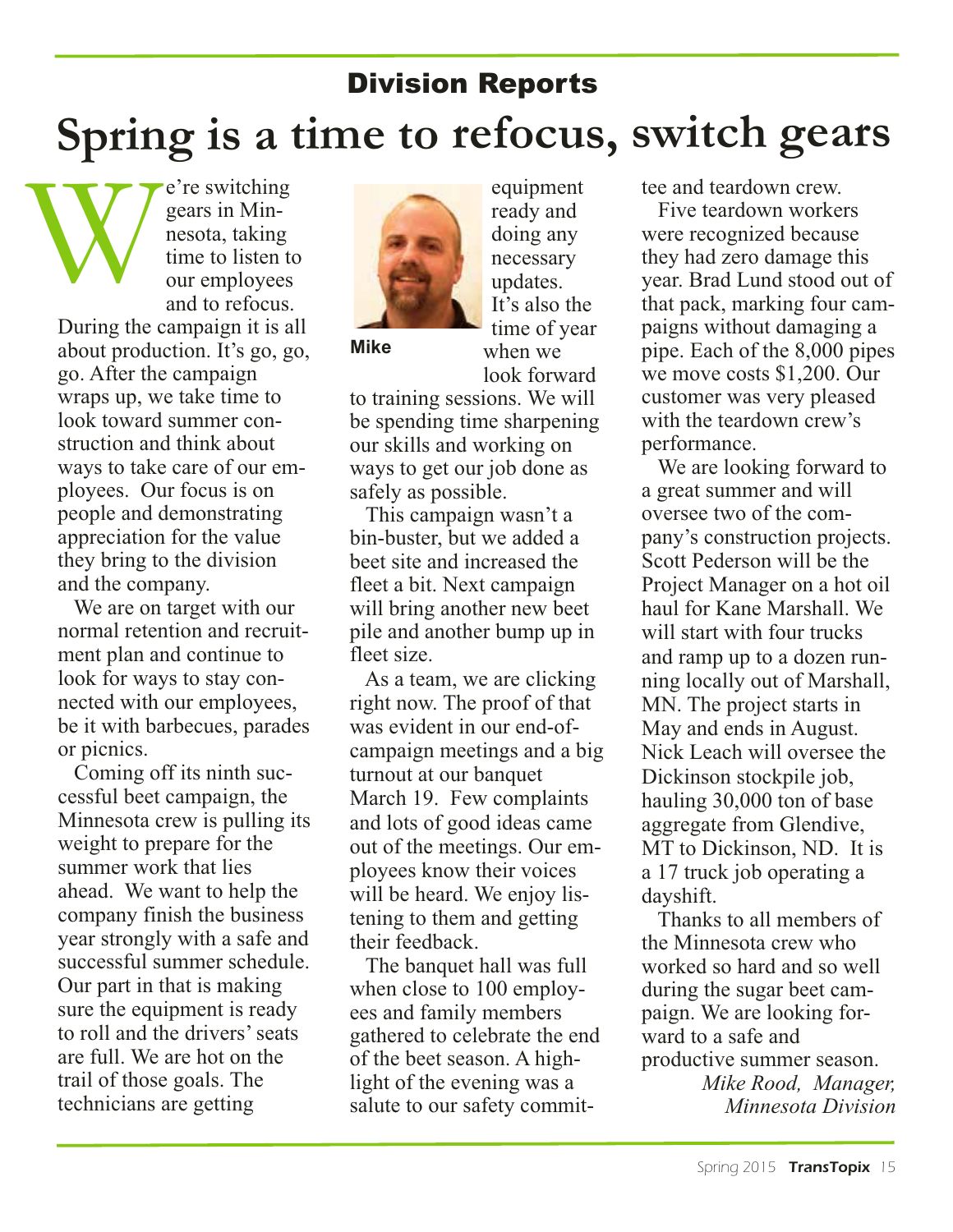### **RRV is poised for a busy summer season** Division Reports

Thanks to dedicated employees, Red River Valley is having a great year

ne word describes the crew in the Red River Valley: Busy. The sugar beet campaign is O

wrapping up just as summer construction work and planning ramps up.

That means a quick turnaround for both people and equipment.

This year's sugar beet campaign was a joy. We had a smaller crop than usual, about 1.5 million tons less than normal, but everything ran well. It was one of the most successful efforts I've seen in a long time.

We had just enough cold weather which helped keep the beets in great condition.

I really want to thank all the Red River Valley employees for making this a great year.

Special thanks to some employees who helped fill different roles. Chuck Hunt, Duane Rasmussen, Aaron McCann, Mike Swang, and Stephen Franke all stepped in and helped out everywhere



we needed them. Tim Higdem's efforts in our northern area really paid off. We had a

lot of good team work. And we are happy to add another member to our team. Tracy Magnus has joined us as a Supervisor in our Drayton, ND project.

As the tractors and trailers come in off the campaign, we are in the midst of our summer maintenance plan, getting the equipment ready for next season. We are down to running yard beets, hoping to finish up by the end of April or early May.

That is not a moment too soon with a handful of construction projects looming in North Dakota.

The Watford City, ND stockpile project already is up and running. Project Manager Eric Escobedo started it up March 23 and, with help from a hard working crew, has the bugs worked out.

Eric has been a staple on our North Dakota construction for a few years now. Thank you, Eric, for all the hard work you have put in to help us grow in the Bakken. Watford is running smoothly with 30 drivers from throughout the company pitching in to keep it that way.

Those employees are based in the Sidney area, taking advantage of the company housing units there. Troy off. based in the Sidney area,<br>We had a taking advantage of the com-<br>ot of good team work. And<br>we are happy to add another The McKenzie County<br>nember to our team Tracy Road 53 project begins May

The McKenzie County Road 53 project begins May 1.

Once again, we are working with Border States. Three dozen drivers will be on the project, many of them staying in Red River Valley housing units which will be positioned in Tumbleweed Campground near Watford City.

One of our longer aggregate hauls is the South Heart County Road project which will begin June 1. Fortyeight drivers will be working out of the Bakken pit on a haul that ends south of Killdeer, ND.

Red River Valley housing units will be available for these employees.

It's going to be a busy summer and we are ready for it.

> *Troy Carl, Vice President and General Manager Red River Valley Division*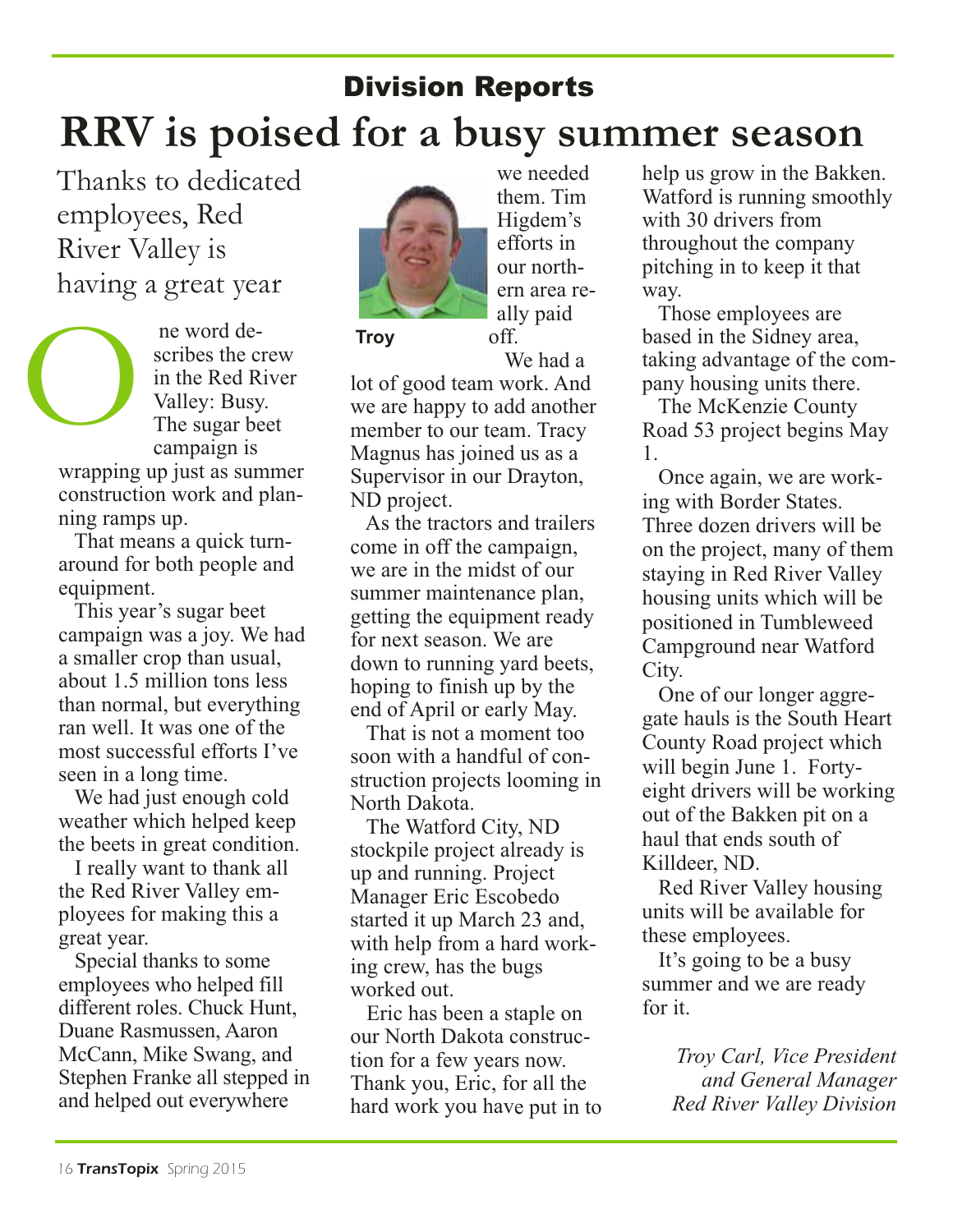# Division Reports **Idaho puts company front and center**

Idaho crew gets a head start on summer work with Air Force project

he Idaho Division will be putting the company's best trailer forward when it shows up for parades and picnics this summer. We had the last of the new trailers built for Renville polished to within an inch of its life. **Example 18 The Idaho Division**<br>
will be putting the<br>
company's best off. W<br>
trailer forward when kept d

With a mirror finish and hooked up to one of Boise Project's sleeper tractors, we are sure to make an impression.

Jason Strunk is working on the timeline, scheduling our participation in as many events as possible. Transystems will be seen a lot of places this summer.

It is all part of the retention and recruitment plan that we count on to keep our trucks filled with drivers and our loaders staffed.

Our 14th sugar beet campaign was a pretty good one. Our biggest challenge was the impact the warmer than normal winter weather had on beet storage.

We worked closely with



Amalgamated, moving from pile to pile, to manage the beets. We bounced around a lot but it paid

off. With the extra effort, we kept discarded beets to a minimum.

Because of potential water shortages, more of the sugar beet planting is moving to the Upper Snake River area. It's a tight year for moisture on the western side of Idaho and into Oregon. It is worrisome, but we've been through worse.

We have to catch a real winter one of these years. More snow in the mountains would solve a lot of problems.

With the campaign wrapped up, we gathered to celebrate in late February. This year, it worked out that Boise and Nampa could have a joint banquet. It doesn't happen often, since Boise usually is running, but it worked out this year and some 300 employees and family members crowded the banquet hall.

This was Jim Woodward's

first campaign as Project Manager at Nampa and he did an outstanding job. Everyone did a good job this year, working safer and smarter.

We are heading into summer construction work a little earlier than usual with two jobs in Idaho already running.

We are working on one job at Mountain Home Air Force Base and gearing up for another at the Hailey airport.

We've got a lot of folks heading to North Dakota this summer and have already started mobilizing equipment.

We do maintenance on the tractors here, ensuring they are ready for the summer work ahead. Then we line up a crew to move the tractors and trailers, following with a van to bring the drivers back home.

It's a three day trip. We will have north of 45 sets of tractors and trailers heading east.

It will be a busy summer for us and we look forward to it.

*Kevin Iversen,Vice President and General Manager, Idaho Division*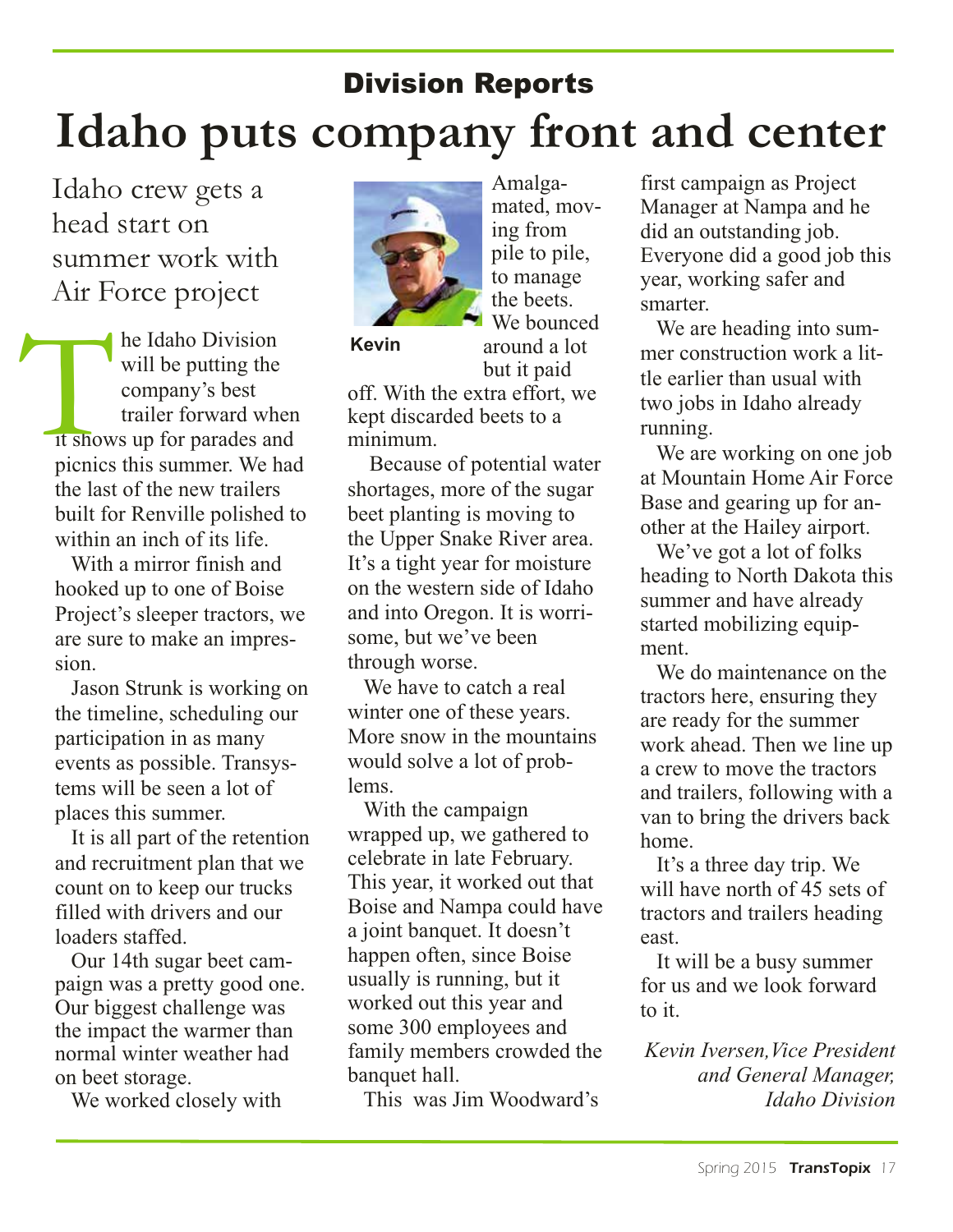# **Factory turns beets into sugar** From seed to sugar bowl

nly six hours after a load of sugar beets travels across the flume of water at The Amalgamated Sugar Company LLC's Twin Falls factory, it comes out the other side pristine White Satin® sugar. **O**<br>mated Su

A whole lot of science and constant monitoring make that seemingly magical transformation. State- of-the-

**Editor's note: This is the fourth in a series that follows the production of refined sugar from the seed to the sugar bowl.**

art computer systems operate and monitor equipment. On a stepby-step, 90 minute tour of the **White** Satin® plant in Twin Falls,

Production Manager Mark Branham explained how it is done.

Noise, odors, heat and PPE are all part of the process. Everyone working in the plant or touring it is outfitted with a hard hat and ear and eye protection. A hairnet is added during the final part of the tour through the final product part of the plant.

Tour members should come





prepared for a hike. It's a lot more aerobic than most tours. The sugar factory towers more than seven stories high, and the tour goes up and down flight after flight of stairs.

Each day, the 98-year-old Twin Falls factory pumps out 1,200 tons of sugar and 335 tons of beet pulp. The sugar factory is important to Twin Falls. During harvest, about 500 people work at the

**The Amalgamated Sugar Company LLC's Twin Falls factory pumps out 1,200 tons of sugar each day. Left, after sugar beets are sliced into cossettes, they go through a steamy bath. Rion Sanders photos**

factory and piling grounds. After the beets are in the piling grounds, that number goes down to about 400, Mark said. The workforce is composed of mechanics, operators, laborers, chemists and many computer experts, among others.

#### **Into the factory**

Transystems drivers dump trailer loads of beets into a

See FACTORY, next page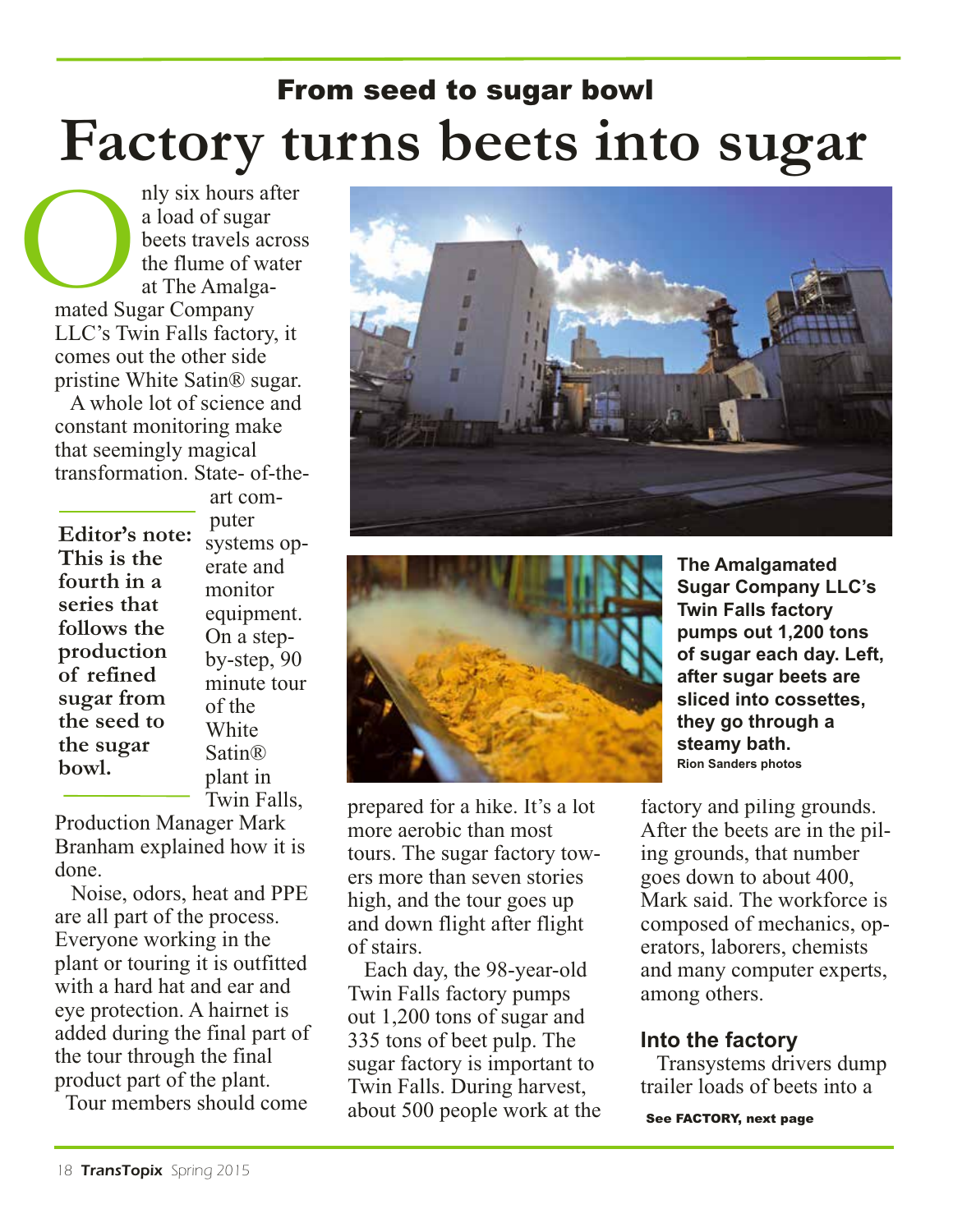

Continued from Page 18

watery flume. The beets bob along on their way to the beet washer. From there, it's on to the slicer where the beets are made into thin strips called cossettes, which look like cross-cut French **fries** 

The idea is to have as much surface area as possible exposed, Mark explained. The disc shaped knives used to slice the beets are changed at least twice a shift. Unlike some sugar factories, Twin Falls still sharpens the knives in-house.

Cossettes then travel down a conveyor in a steamy bath to the diffuser. The diffusion process produces raw juice. The hot water not only moves the beet slices, but it also kills microbes that may have made it into the diffuser.

"We use hot water, rather than a biocide," Mark said.

#### **A parting of ways**

At this point, the pulp and syrup part ways. The wet beet pulp heads in one direction where it will be mechanically pressed to remove excess water. After pressing and drying, it is sold in bulk as cattle feed.

Meanwhile, the sucrosepacked raw juice heads for carbonation tanks where lime and carbon dioxide are



**Above: Twin Falls Production Manager Mark Branham explains how the cossettes, seen through the third-floor diffuser window, travel on to the pulp dryer. Lower left: Juice extracted from the beets is monitored every step of the way through the factory. The container at left holds juice after its second carbonation. The right continer is juice after its first carbonation. Lower right: In the raw juice screen room, additional pulp is removed from the juice. Rion Sanders photos**





used to purify it. Clarifiers and filters remove impurities from the juice which then goes into softener cells where calcium and magnesium are removed. If the



juice is not softened, it will scale the heating vessels, Mark explained. Soda ash is used to help soften the juice. The sugar making process is See FACTORY, next page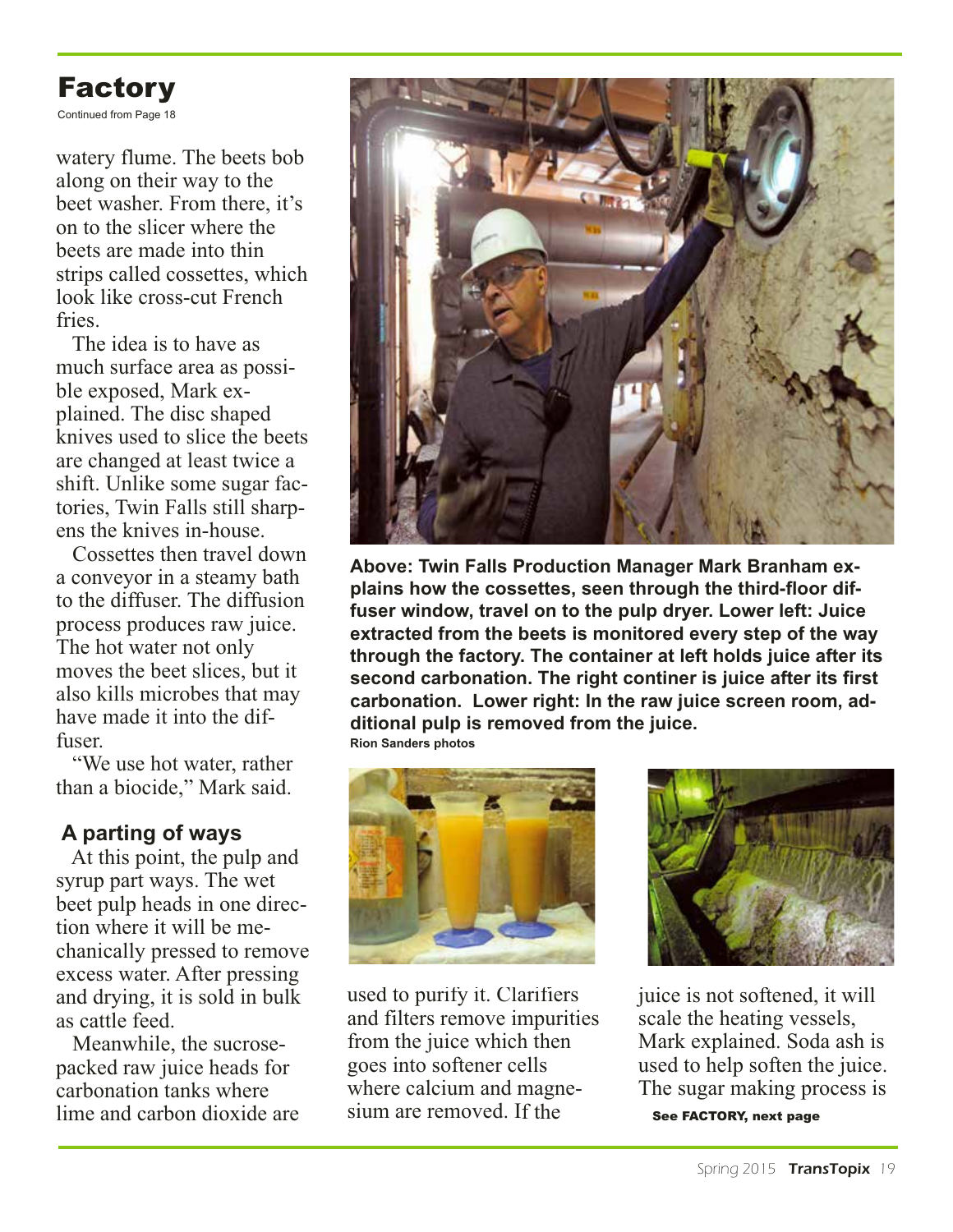### Factory

Continued from Page 19

hundreds of years old, but the plant's engineers still find ways to innovate and improve the process. From the softeners, the thin juice goes into evaporator supply tanks.

Using high heat in the evaporators, the thin juice is concentrated into thick juice, which resembles maple syrup. About 1,300 gallons per minute go into the tank; 275 gallons per minute come out, Mark said.

The thick juice is then enriched with raw sugars in a high temperature melter. Then it is filtered twice before being boiled.

After it is filtered it is called standard liquor. It is then further concentrated in large vacuum pans. Then comes the magic. Small sugar crystals, called fondant, are injected into the vacuum pans and the sugar crystals start to grow. When they reach the right size, a high speed centrifuge harvests the crystals.

Sugar crystals are dried, cooled, weighed and sent to storage.

#### **Thrifty maneuver**

Nothing is wasted in a sugar factory. The residual syrup is crystallized two more times, producing raw sugars which are used to en-





**Top: Sugar crystals growing to size inside a white sugar vacuum pan. Above: In the separator evaporation plant, additional products from molasses are thickened. Rion Sanders photos**

rich thick juice into standard liquor. The final lowest purity syrup is molasses.

The first molasses off the beets is processed in a system called a separator to recover as much sugar as possible, Mark explained. This will be used to make more white sugar. The molasses

See FACTORY, next page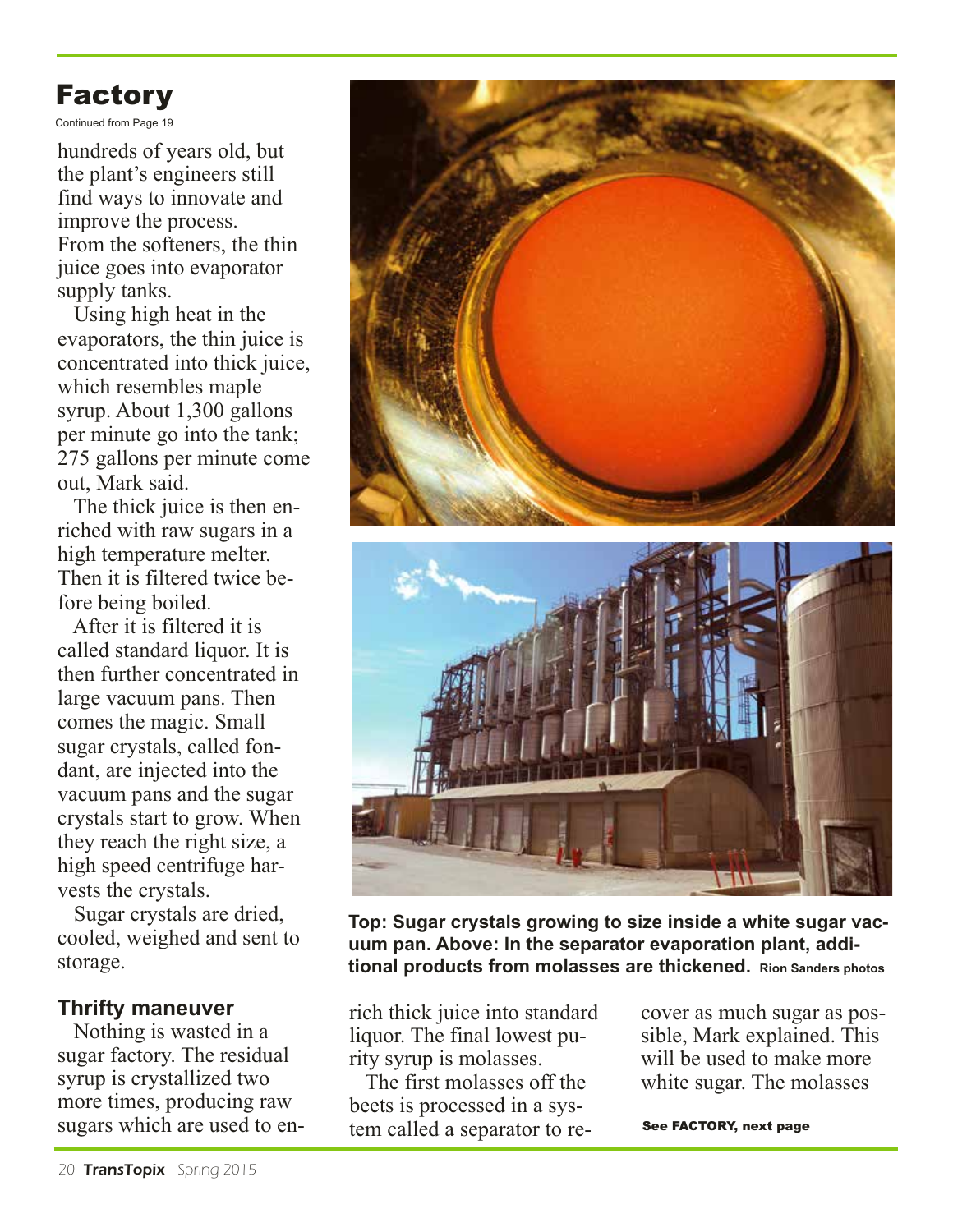### Factory

Continued from Page 20

produced after that will go to cattle feed or other customers. This molasses is called extract molasses.

#### **All sorts of sugar**

The sugar that comes out of the Twin Falls factory is sugar-bowl ready. However, that is not the end of the sugar story.

Granulated sugar is further processed to make other sugars that consumers want. Here's more sugar magic.

Brown sugar is regular granulated sugar mixed with coating syrup, which is a mixture of sugar cane molasses (beet molasses is too bitter), invert sugar (regular sugar slightly acidified to break down into glucose and fructose), and water.

"We make coating syrup at the Nampa factory, and then ship it to our Nyssa, OR, facility where it is mixed with sugar and packaged," Mark explained.

**Powdered sugar** is simply regular granulated sugar that has been pulverized into fine powder and mixed with a tiny amount of cornstarch to prevent caking. Amalgamated produces powdered sugar at the Nampa Factory.

**Raw sugar**: Sugar beet factories have nothing to do with those fancy little packages labeled raw sugar. That



**White sugar inventory scales are used to keep track of how much sugar is produced at the Twin Falls factory.**

### A few sugar factory facts

he average sugar content in a beet is 17 percent. It takes 6.5 tons of beets to produce 1 ton of finished sugar. "Re-T

member," Mark said, "a beet is 75 percent water."

The Twin Falls factory can produce 28,000 CWT (100 pound bags) of sugar in 24 hours.

 The Twin Falls factory slices beets and makes juice from September to March. In the spring and summer, the factory brings

is cane sugar that has not been fully purified by the refining process. It still has more impurities left on the crystals.

**Sugar cubes**: The market

in juice from storage. The entire year, the factory runs molasses through its separators.

The Twin Falls factory ships bulk sugar by truck and rail to Amalgamated customers.

The plant at Nyssa packages brown sugar. Nampa packages retail sugar (under 25-pound bags), industrial and powdered sugar (25-pound bags and larger). Mini Cassia also packages industrial sugar.

The bulk sugar is moved by truck and rail to customers to be used in their products.

for sugar cubes is so small that few facilities produce them.

The Amalgamated Sugar Company does not make sugar cubes.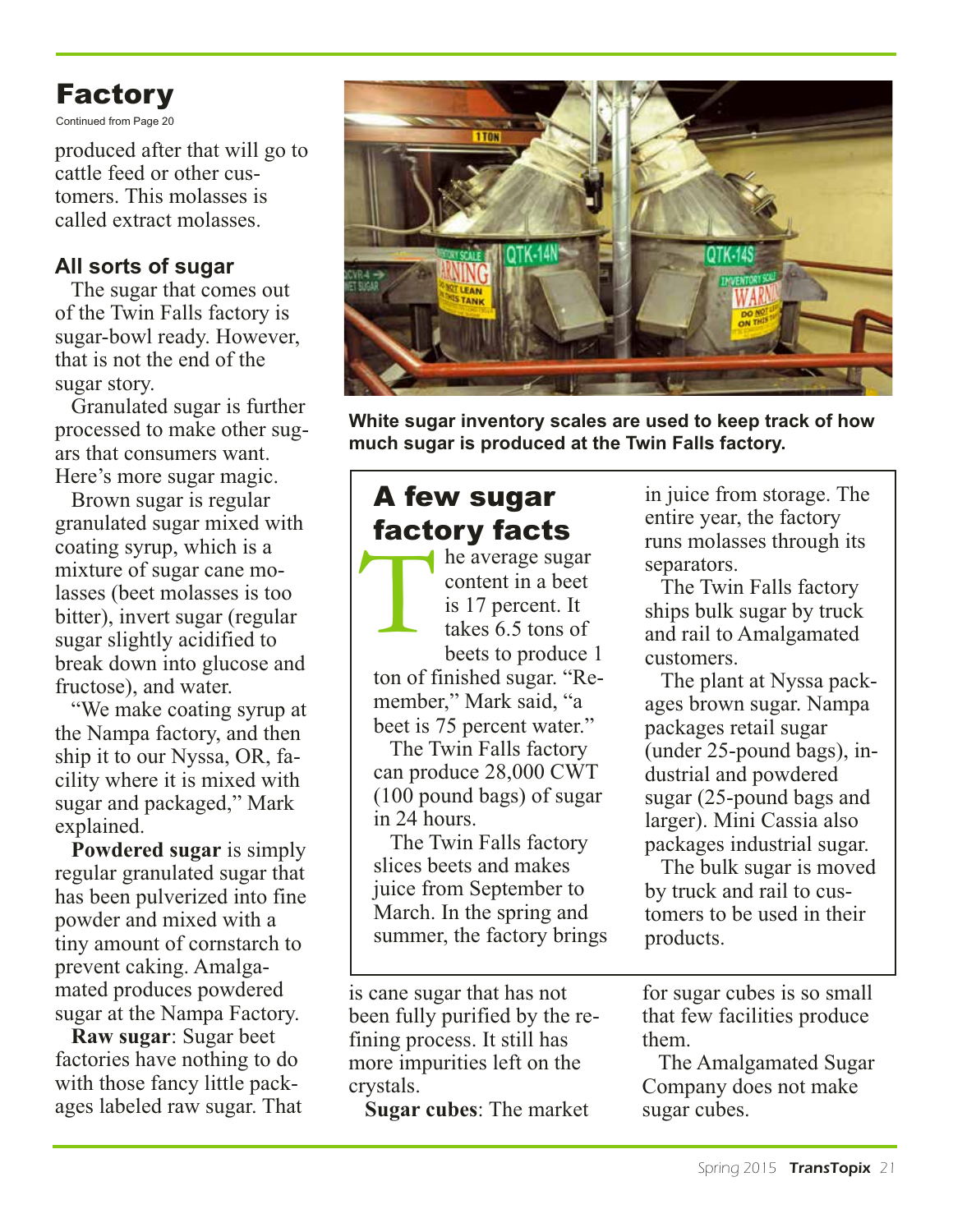#### Good news

# **Banquets, meetings mark campaigns' end**

pring is <sup>a</sup> time of celebration for Transystems. At the end of successful and safe sugar beet campaigns, company employees gather at banquets in every division. Supplier<br>
Supplier

Spring also means end-ofcampaign meetings, where employees voices are heard as they share their experiences and concerns.

Thanks to all for <sup>a</sup> job well done.





**The Bly family, Curtis, Cindy and Chad, joined in the fun at the Nampa banquet. Curtis, left, and Chad, right, have worked in many locations for Transystems. Jason Strunk photo**





**Left to right, Nampa driver Steve Burton and his wife were pleased with a door prize. Tyler**  Morris, the son of driver David Morris, also took home a door prize. Folks lined up to savor the **fare at the Nampa banquet. Jason Strunk photos**





**End of campaign meetings at East Grand Forks, left, and Renville, right, ensured that employees voices were heard. Rick Larson photo, left. Photo courtesy Mike Rood, right**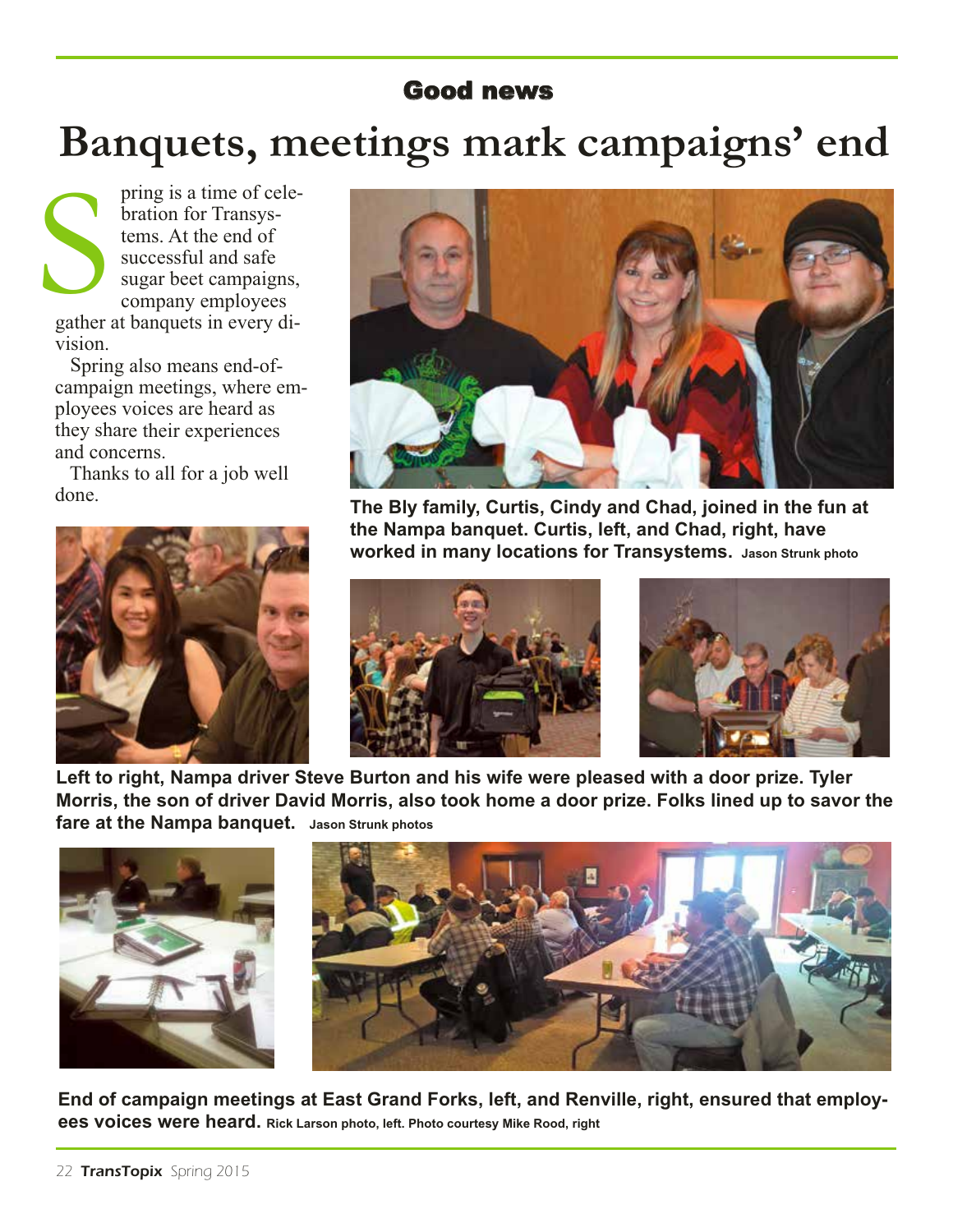#### Good news

#### Happy Birthday

#### May

2. David Ruiz, Dwight Schwindt. 3. Quentin Hurtado, Baldemar Tellez-Olmos. 4. Tessa Svaleson. 5. Garth Campbell, Gerald Steffan. 6. Mark Koller. 7. Estanislao Orihuela. 8. Walter Barton, Henry Broner, Joseph Clark, Kimberly Frasier, Brian Hapka, Kyle Sommers. 9. John Brydon, Jairo Macias Quinones, Joseph Rathbun, Warren Tvedt. 10. Nicholas Bangle, Jason Roberts, Nicholas Rood.

11. Leonardo Avila Ochoa, Charles Passa, Aaron Perusse, Mathew Schaefer, Lloyd Terry.

12. Steve Schenck.

14. Rodney Larson, Kaysha Messick, Joel Pedraza Cantero. 15. Eric Hurd.

16. J Brooks, Kevin Orton. 18. Verlo Bush, Dion Carlson, Hazen Hendrix, Chance Johnson, Dustin Leonard, Michael Rood. 19. Jesus Arteaga, Troy Carl, Marcus Ellis, Dustin Gram, Talisa Scott, Donald Trujillo. 20. Gary Heins, Carl Holman, Ri-

cardo Izaguirre Acuna, John Matera, Daniel Wolfe.

21. Michael Schindler, Maurice Stansbury.

22. Jeffrey Grochow, Ronald Toscano.

23. Karen Gifford, Lacey Newton. 24. Renee Lillehaugen.

25. Francisco Cazares Valencia, Eliseo Rodriguez.

26. Keith Crooks, Mitchell Hawk. 27. Veronica Jasso, Aaron Ouellette.

28. Colten Hoyt, Arvid Ophaug, Dennis Qualley. 29. Steven Gabica, Elton Hill, Cindy Hotchkiss, Clifford Lockhart, Ralph Weigel.

31. Jason Holm, David Morris.

#### June

1. Brian Gardner, Billy Holum. 2. Rafael Arellano Cabrera, Tom Brown, Scott Weigel. 3. Eugene Brown, Dave Hohnhorst, Rexann Larocco. 5. Klain Christensen. 6. David Elsing, Jim Henderson, Angela Leavitt, Larry Walls. 7. William Biby, Saul Gaxiola Mariscal, Jean Morris, Aric Olson, Steve Olson, Hugo Rodriguez Valdez.

8. Barbara Albro, Michael Roth.

### **Our newest family member**



Nate Hunt and Idaho Division receptionist Destani Hill welcomed their first child April 2. Kendrick Joe Hunt weighed in at 6 pounds and 13 ounces and was 19.5 inches long.Kendrick comes with a Transystems pedigree. Not only is his mom a member of the Idaho crew, but so are his grandparents. Jodie Hunt is the Idaho Division Administration Manager and Dennis Weigt is a Twin Falls loader operator. "They live in Twin Falls, just down the road from me, so I get to visit all the time," proud grandmother Jodie commented. Kendrick's other grandparents include Shannon and Leif Egertson, John and Michelle Hill and Carl Hunt Jr.

9. Kathy Barton, Curtis Dolter, Sheila Hoffland, Bradley Lund, James McClellan, Teresa McElhinney, Steve Radovich, Tanner Rood. 10. Daniel Dailey, Sean Scott. 11. Christopher Clelland, John Nelson, Michael Swang. 12. Manuel Araiza Reyes, Vaughn Durfee, Matthew McCracken, Patrick Rice, Jeff Steer. 13. Jeffrey Barnhill, John Jones, Phillip Martin, Victor Parra Aguirre, Thomas Taylor. 14. Dene Demoss, Daniel Watson. 15. Shauna Meyer. 16. Lavonn Bjornson, Daniel Bruley, Momir Simic, Alexander Torkelson, Gary Tvedt.

17. John Kinney, Gregg Schake.

18. Gary Hansen, William Herdman, Larry Hoffland. 19. Julian Garza Hernandez, Aaron Nelson, Robert Rounds. 20. Curt Ellingson, Aaron Vigness. 22. Cynthia Derijk, Melissa Mahoney. 23. Gary Golemon, Tracy Magnus. 24. Donald Hiatt, David Mays, Jesse Tunnell. 25. Nicholas Gardner, Stacy Radovich. 26. Shelby Meier. 27. Devin Christenson, Jeremy Ekman, Jeff Thomas. 28. Dean Hartwig, Gary Nicklaus, Paul Swenson.

29. Michael Boulduc, James Rodriguez.

30. Terry Bergman, Roberto Cano, Travis Patton. July

2. Herbert Kleinsasser, Michael Sharp.

3. Larry Christensen, Laura Hartwig, Virgil Mudersbach. 4. Shaun Andreasen, Thomas Bartley, Michael Watson, 5. Craig Draper, Juan Perez Rubio, Marcos Villarreal. 6. Jerald Anderson, Gregory Howard, Marc Paschke. 7. Rodrigo Flores. 8. Robert Fish, Jason Holt, Terrence Sieving. 9. Heather Degurse, Jessie Hill, Cindy Wang Anderson. 10. Thomas Harper, Robert Ortega, Candy Woods, Timothy Zblewski. 11. Julio Bueno, Jan Devlin, Earl Ryan, Gregory Simmons, Jessica White. 12. Darryl Poulsen. 13. Johannes Coetser, Mark Dodge, Edward Reynolds, Matthew Vig. 14. Steven Holyoak, Richard Larson, Douglas Stack, Todd Winmill. 15. Isidro Apodaca Blanco, Jesse Comacho, Charles Hunt, Heath **Marx** 16. Edward Anderson, Ander Bishop, Thane Butterfield, Mark Henscheid, Gene Mendes. 17. Clayton Brame, William Felts, Niel Hergert, Robert Petty. 18. Eddie Jorgensen, Matthew Keating. 19. Shelly Brummond Neault, Roger Huntington, Kay Udy. 21. Osvaldo Oropeza Flores, James Rutherford. 22. Ryan Gilk, Wade Hamby, Jimez Lambus, Robert Miller, Anthony Ruiz, Randy Saint. 23. Michael Scott. 24. Dennis Bekkerus, Kari Franks, Harvey Bell. 25. Seth Butterfield, Dale Grindahl, Kim Linzy. 26. Vaughn Clark, Jay Knowlton, Larry Nelson, Marcus Newton, Karla Shepherd, Jeromy Spence, James Stroud. 27. Laine Almquist, Julio Gonzalez, Gary Goodwin, Johnnie Mai, Robin McGhee, Rockie Miles, Billy Smith, Mario Vega. 28. Duane Rasmussen, Gerald Wahlen, Donald Workman. 29. Jesus Nunez Marquez. 30. Geoffrey Glenn, Joshua Kayl, Clyde Miller. 31. Willard Johnson.